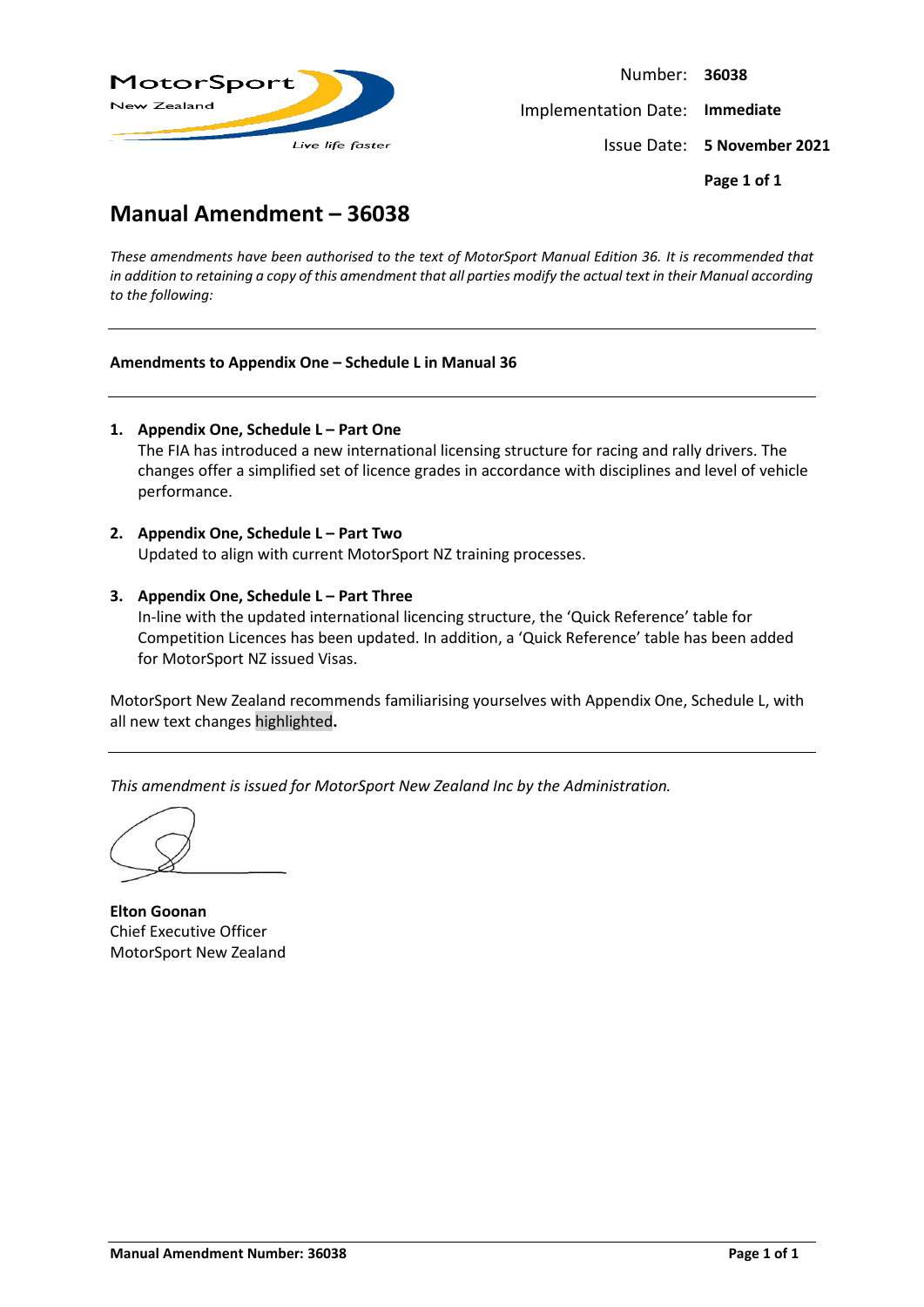# **Schedule L – Licences**

Appendix One – Schedule L Licences

Contents Last Updated: 5 November 2021

### Part One – Competition Licences

| Article 1 | General                                                                                                                                              |
|-----------|------------------------------------------------------------------------------------------------------------------------------------------------------|
| Article 2 | <b>Medical Aptitude and Reviews</b>                                                                                                                  |
| Article 3 | Minimum Age of Competitors                                                                                                                           |
| Article 4 | Licence Types                                                                                                                                        |
| Article 5 | Use of Another ASN's Competition Licence in New Zealand<br>MotorSport NZ Licence holders competing outside of New Zealand                            |
| Article 6 | NZ Competition Licence holders wishing to compete abroad (except<br><del>Australia)</del><br>Use of another ASN's Competition Licence in New Zealand |
| Article 7 | Issuing a MotorSport NZ Competition licence to nationals of other countries<br>non-New Zealand Citizens                                              |

### Part Two – Officials' Licences

| Article 1        | General          |
|------------------|------------------|
| <b>Article 2</b> | Types of licence |

## Part Three – Quick Reference to Motorsport NZ Issued Competition Licence Validity

*Note: Text changes from the previous issue of this Schedule are highlighted such. Text changes for grammatical and/or formatting reasons are not highlighted.*

### Part One – Competition Licences

- **1. General:**
- **1.1** Part IV of the National Sporting Code governs the issue and use of all MotorSport NZ Licences.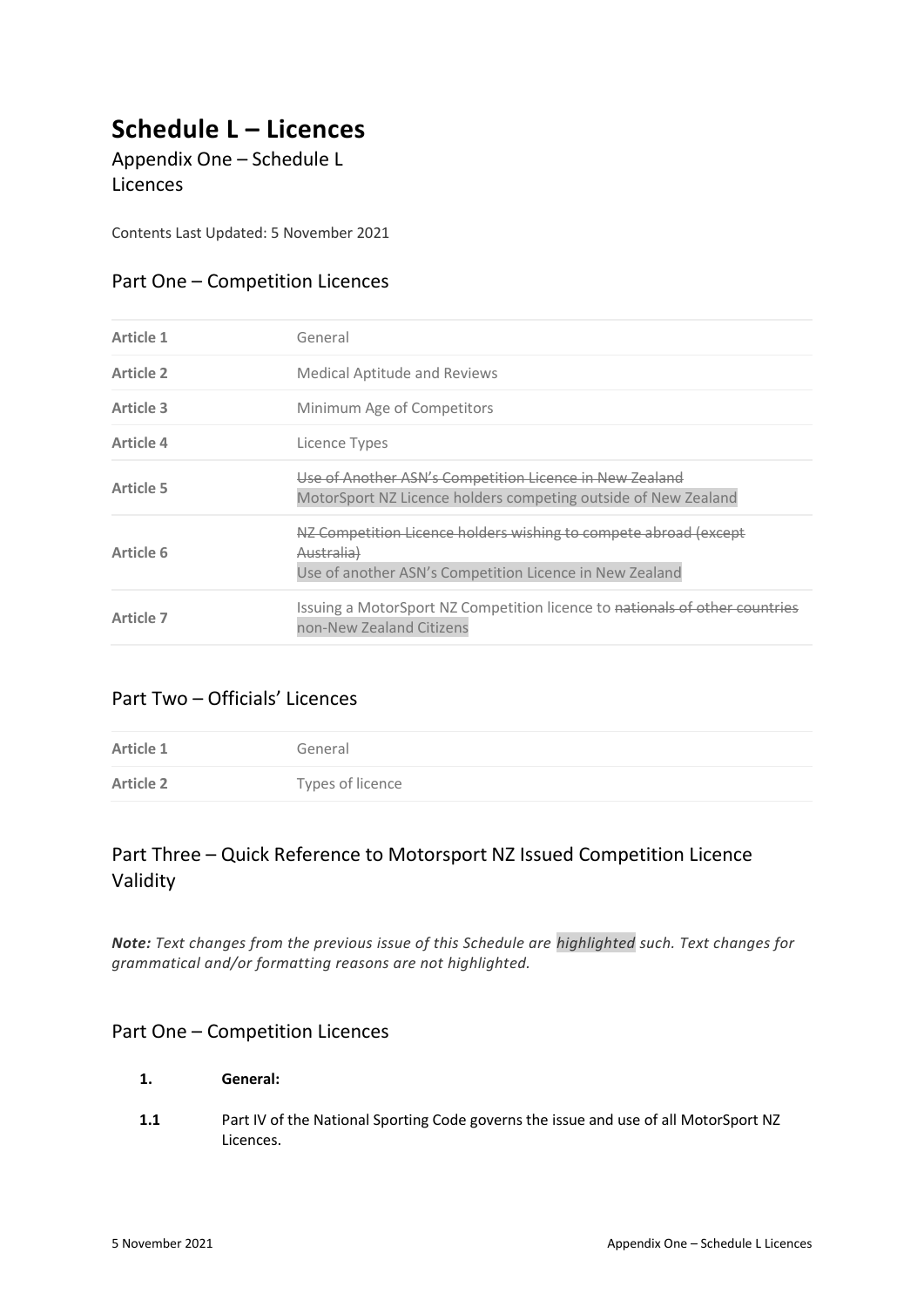- **1.2** A prerequisite to obtaining any licence is the applicant (save for firms or body corporates who may obtain an Entrants Licence only) shall be a member of a Member club.
- **1.3** This Schedule prescribes the grades of, and qualification, experience and training required for any person to hold a licence.
- **1.4** The establishment of an acceptable level of Medical Aptitude is required prior to a Competition Licence being issued.
- **1.5** Temporary M Grade or Temporary HC Grade Licences can be obtained from the Steward, Clerk of the Course or Secretary of the Meeting or Event appointed to officiate at the Event or Meeting. All other licences are obtained from MotorSport NZ Administration Office.

**Note:** *Temporary M Grade Licences are not available to competitors under the age of 16.*

- **1.6** MotorSport NZ shall appoint a Competition Licence Panel to:
	- **(1)** To consider applications from Junior Competitors and grant, if deemed appropriate, derogations from Appendix One Schedule L requirements pertaining to age and or vehicle limitations.
	- **(2)** To consider any application and, if deemed appropriate, grant derogations from Appendix One Schedule L requirements pertaining to the qualification process for MotorSport NZ Competition Licences.
	- **(3)** To consider applications and renewals from body corporates and/or individuals seeking to hold a MotorSport NZ Driving School Licence.
	- **(4)** To oversee biennial audits of Licensed Driving Schools.
	- **(5)** To make recommendations from time to time to the Chief Executive Officer on Appendix One, Schedule L.

#### **2. Medical Aptitude and Reviews:**

- **2.1 Scope:** All competitors wishing to participate in motorsport competition held under the National Sporting Code of MotorSport NZ are required to either make a formal declaration of medical aptitude and/or undergo an annual medical examination dependent on the competition licence grading as follows:
	- **(1)** M Grade or Temporary M Grade Licences: All competitors are expected to be in a physical state that enables them to declare on Event entry that at the time of the Event they are not suffering from any disability of any kind whether permanent or temporary that is likely to detrimentally affect their control of their automobile or their fitness to drive in the Event.
		- **(a)** Any competitor unable to make such declaration will be unable to participate.
		- **(b)** Prior to the issue of a Junior M Grade Licence to a person aged from the date of their 12th birthday up until their 16th birthday, MotorSport NZ shall require an appraisal from a recognised physical fitness trainer or School / College Physical Education teacher that the applicant meets or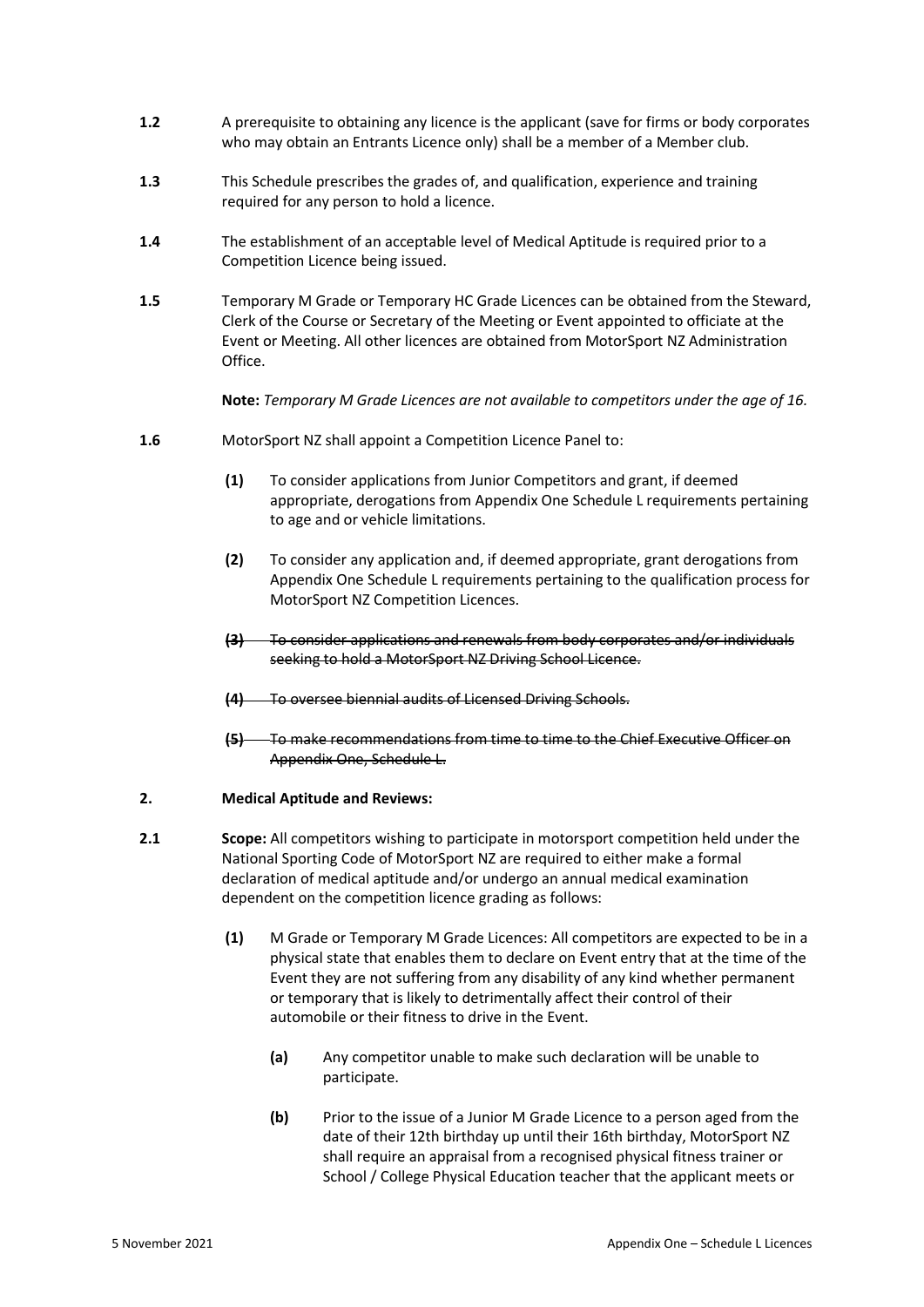exceeds the minimum physical fitness requirements of a Beep Test Level 5.0 or equivalent test. This form should be obtained from the MotorSport NZ Office.

#### **(2) C Grade and R Grade Licences:**

- **(a)** All competitors, except for those persons aged from the date of their 12th birthday up until their 16th birthday, shall at time of application and renewal for a C Grade and/or R Grade licence submit the appropriate Medical Aptitude Declaration issued by MotorSport NZ.
- **(b)** For competitors aged from the date of their 12th birthday up until their 16th birthday shall at the time of their first application, submit a completed Junior Driver Medical Examination Form and for subsequent renewals submit the appropriate Medical Aptitude Declaration issued by MotorSport NZ. This form can be obtained from the MotorSport NZ Office.

**Note:** *The Medical Aptitude approval will be printed onto the competitor's Competition Licence, or on the Temporary Competition Licence letter (if applicable).*

**(3) International Grades:** All competitors at time of application and renewal for an International grade licence shall provide on the appropriate Medical Examination Form, issued by MotorSport NZ documented evidence of having undergone a medical examination by the Doctor of their choice.

#### **2.2 Annual Medical Aptitude Declaration for C Grade and/or R Grade Licences:**

- **(1)** Its purpose is to enable the MotorSport NZ Medical Assessor annually to determine whether the competitor has the level of physiological and physical condition required to control an automobile in either a Race or Rally Event.
- **(2)** This is obtained by submission of the Medical Aptitude Declaration through the MotorSport Online system and, in the case of initial application, a clearance from a MotorSport NZ licence examiner that the applicant has no abnormalities with colour vision.

**Note:** *The colour vision clearance is not required on subsequent Declarations/Licence renewals.*

- **(3)** In submitting a Medical Aptitude Declaration a competitor may submit a signed clearance from the competitor's General Practitioner to be referred to MotorSport NZ's Medical Assessor for consideration and for further investigation or consultation if required.
- **(4)** Should MotorSport NZ on the advice of its Medical Adviser determine that the Medical Aptitude Declaration submitted by the applicant indicates a level of physiological and/or physical fitness below that deemed acceptable; MotorSport NZ may seek further information from the applicant or decline to issue a Medical Aptitude Clearance.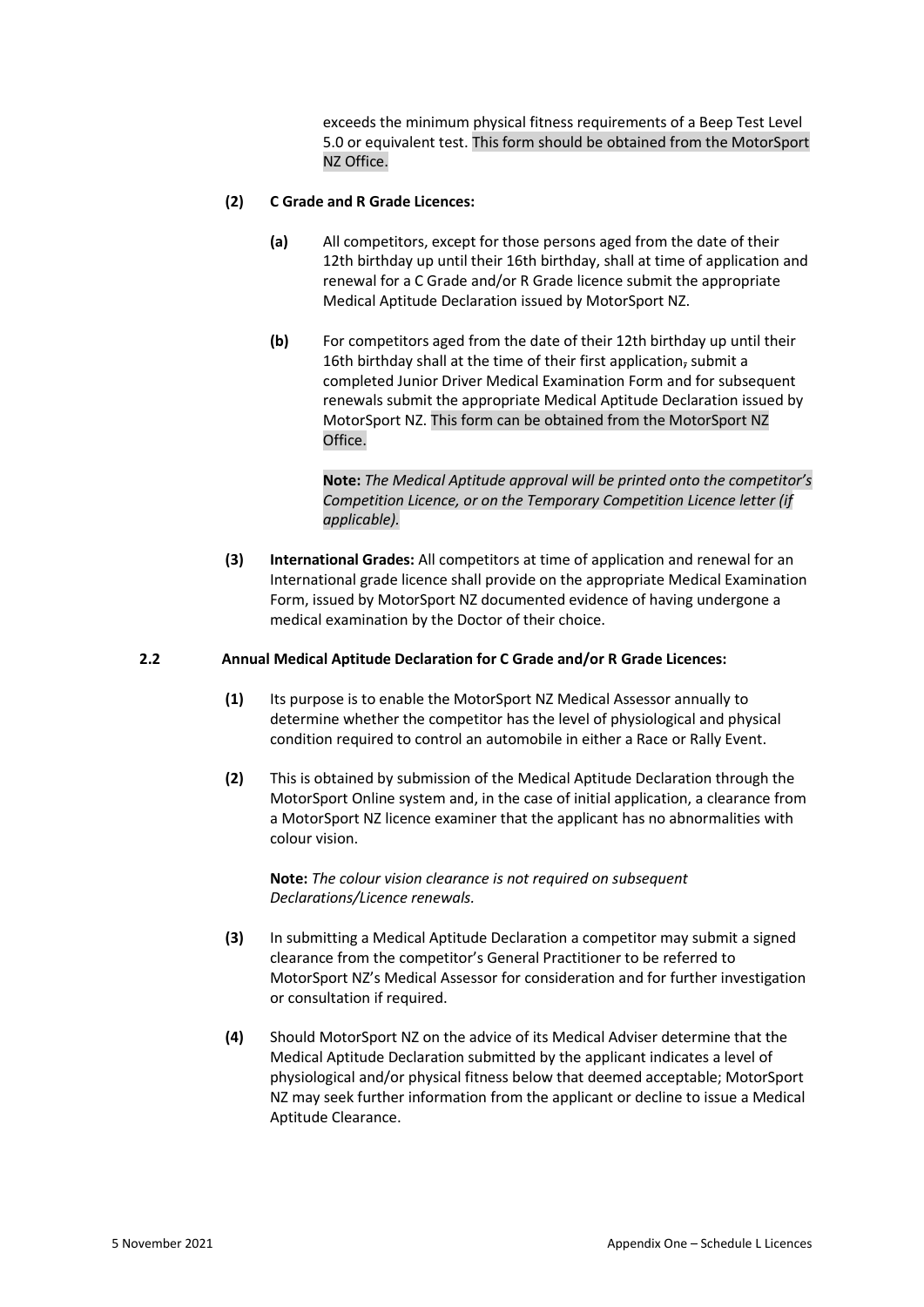- **(5)** MotorSport NZ shall in Appendix One Schedule B list the prescribed fee for the issue of a Medical Aptitude Clearance Card.
- **2.3** Annual Medical Aptitude Examinations for all International Grade Licences:
	- **(1)** A prerequisite to the issue of an International Licence of any grade is the passing of a medical examination.
	- **(2)** This is obtained by completion of the Medical Examination Form (issued by MotorSport NZ) in conjunction with the examining Doctor of your choice.
	- **(3)** The completed form is submitted as part of the licence application for evaluation by the MotorSport NZ Medical Assessor.
	- **(4)** After evaluation, the Medical Assessor shall either approve the issue of the Medical Clearance Card or advise the applicant of the reasons for refusal.

#### **2.4 Aptitude Requirements:**

- **(1)** Physiological and Physical. The Medical Aptitude Declaration and Medical Examination form issued by MotorSport NZ specify items to be satisfied.
- **(2)** The following illnesses and disabilities are deemed incompatible or require medical assessment by the MotorSport NZ Medical Assessor.
	- **(a) Incompatible illnesses and disabilities:** epilepsy with behavioural effects, or under treatment; amputations, except in the case of fingers where the gripping function in both hands is unimpaired; orthopaedic appliances, if the functional result is not equal or near to normal; free movement of the limbs impeded by more than 50%.
	- **(b) Illnesses or disabilities requiring a medical assessment by a body approved by the ASN:** insulin-dependent diabetes, on condition that a confidential document proving the regular supervision of the party concerned and of his treatment is submitted to the medical body approved by the ASN and that the medical certificate of aptitude bears the wording "medical supervision necessary"; myocardial infraction and myocardial ischaemia, valvular disease or other abnormal cardio-vascular conditions, functional limitation of the articulations of the hand superior to 50% and affecting two(2) or more fingers of the same hand; orthopaedic appliance allowing the party concerned to recover normal or near normal functional activity; psychiatric conditions.
- **(3)** Eyesight standards as required.
	- **(a)** Visual acuity (before or after correction, sight for each eye should be at least 6/7.5). Furthermore, any subject whose visual acuity in one(1) eye only is diminished and cannot be corrected and who necessarily has contralateral vision, whether corrected or not, equal to or greater than 6/6, may obtain a driver's licence under the following conditions and after examination by a competent ophthalmic specialist:
		- **(i)** Field of vision equal to or greater than 200°,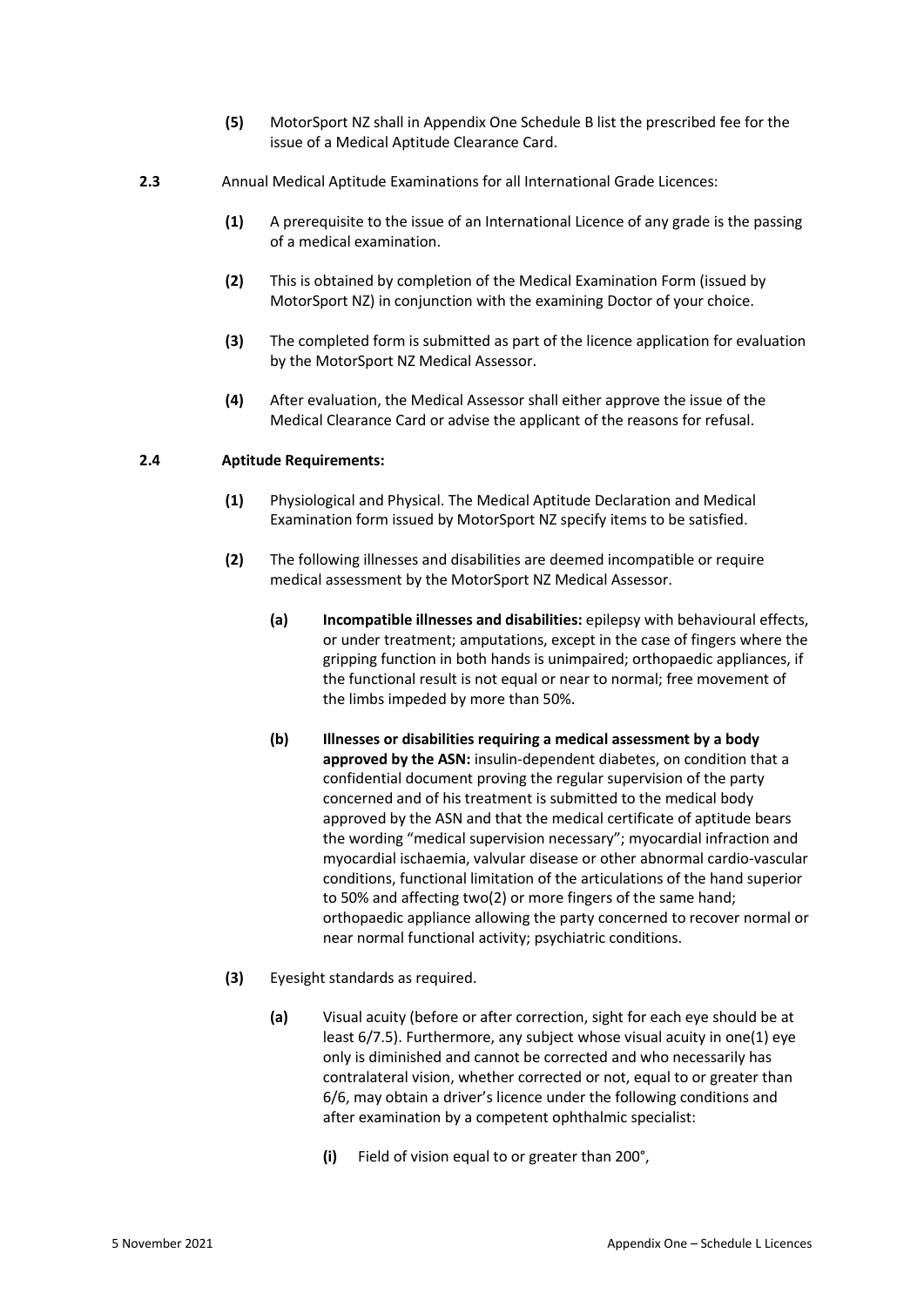- **(ii)** Functional stereoscopic vision,
- **(iii)** Condition of the fundus excluding pigmentary retinal damage,
- **(iv)** Any old or congenital damage shall be strictly unilateral.
- **(b)** Normal binocular vision.
- **(c)** Normal colour vision (recourse to the Ishihara tables in doubtful cases and to the Benne Lantern or a similar system in cases of error); in any case, no errors in the perception of the colours of the flags used in international competitions.
- **(d)** Normal field of vision.
- **(e)** Normal stereoscopic vision (licence should not automatically be issued to applicants who are blind in one(1) eye. MotorSport NZ upon advice from its Medical Assessor may determine conditions and/or restrictions of licence in such cases).
- **(f)** The wearing of contact lenses is permitted provided that:
	- **(i)** These shall have been worn for a period longer than twelve(12) months and for a significant period every day.
	- **(ii)** They are certified as satisfactory for motor racing by the ophthalmic specialist who supplied them.

#### **2.5 Medical Examination following accident or illness:**

- **(1) A competitor is required to notify MotorSport NZ within ten(10) days** of an accident that results in the competitor being incapacitated for a period of ten(10) days or more, irrespective of whether the accident occurred during a competition or in other circumstances, or in the case of an illness or disability as covered in Article 2.4 of this Schedule,
	- **(a)** Either enclosing a confidential medical certificate addressed to the MotorSport NZ Medical Assessor, bearing the diagnosis, the prognosis and the extent of the injury or infirmity incurred,
	- **(b)** Or by giving authorisation for confidential written communication between the MotorSport NZ Medical Assessor and that person's usual Medical advisor.
- **(2)** All the illnesses or disabilities mentioned in Article 2.4 of these regulations must be submitted to the MotorSport NZ Medical Assessor for an opinion.
- **(3)** In the event of an accident resulting in incapacity for a period of ten(10) days or longer, and following receipt of a document attesting that the patient is healed or recovered, or of a hospital discharge form, the MotorSport NZ Medical Assessor shall either reconfirm the validity of the appropriate Medical Clearance Card or that he/she should undergo a complete annual medical examination procedure.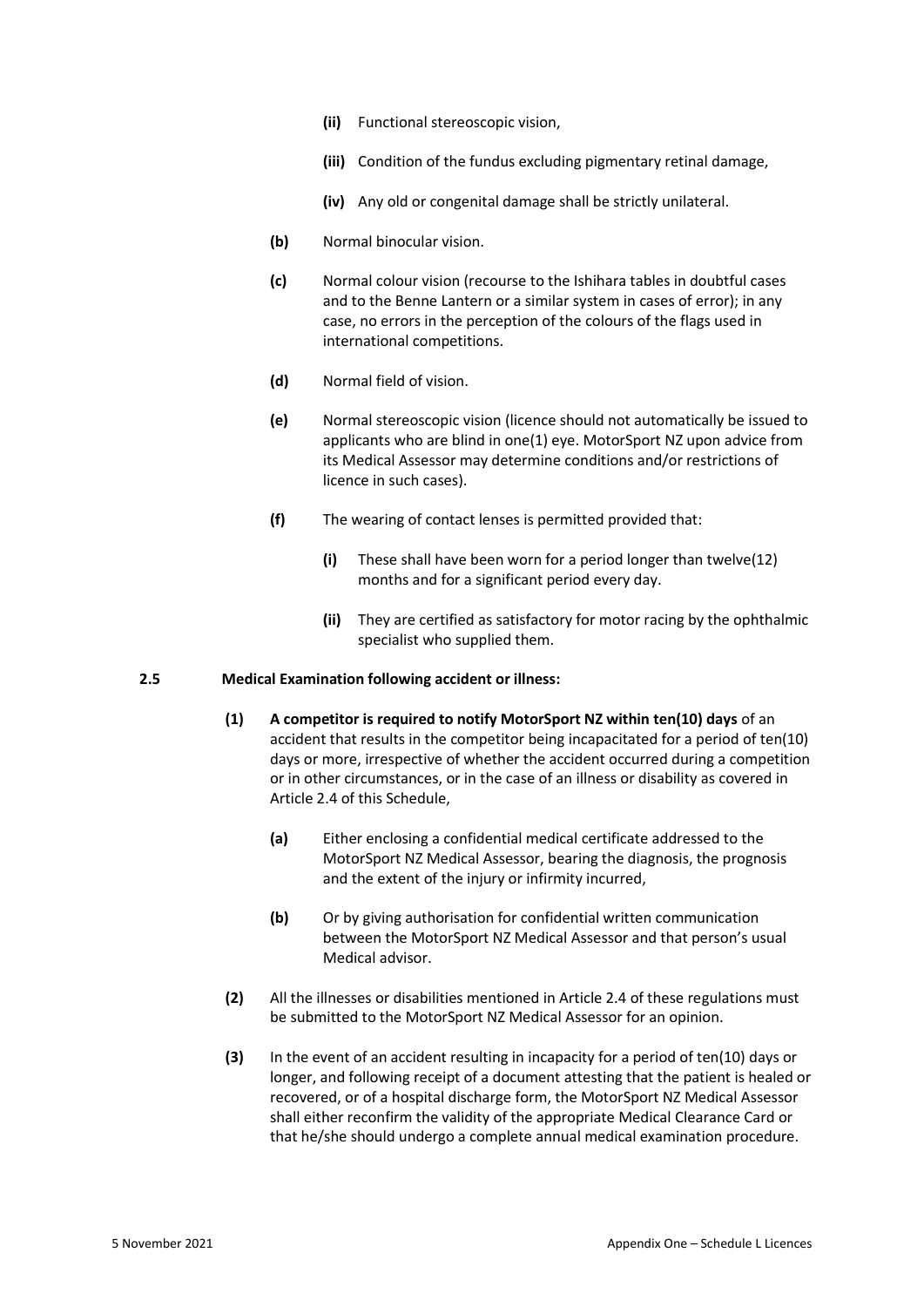**(4)** From the date of the accident or the discovery of illness or disability, as covered in Part One Article 2.4 of this Schedule, no competitor may take an active part in any MotorSport NZ sporting events until they have received authorisation from MotorSport NZ.

In such circumstances the Medical Clearance Card and corresponding competition licence are declared temporarily suspended until the authorisation is received from MotorSport NZ.

**(5)** Failure to comply with the requirements of this Article will give rise to the application of sanctions by MotorSport NZ.

#### **2.6 Medical Appeals:**

**(1)** A Medical Commission appointed by MotorSport NZ will be called upon to determine any issue arising between the MotorSport NZ Medical Assessor and Competitors.

A Competitor may possibly be required to undergo an observed test drive in the presence of a doctor, or a member of the Medical Commission.

The decisions reached by the Medical Commission will be recognised in all other countries falling under the sporting jurisdiction of the FIA.

**(2)** Any competitor who intends to appeal against any decision of the MotorSport NZ Medical Assessor must deliver an intention to appeal to the Chief Executive Officer of MotorSport NZ within seven(7) days of the announcement of the decision being appealed.

Such intentions shall be accompanied by the prescribed Medical Appeal Fee (refer Appendix One Schedule B Fees).

**(3)** All costs associated with calling the Medical Commission and their attendance fees in hearing the matter will be the responsibility of the appellant unless the findings of the Commission deem otherwise.

#### **3. Minimum Age of Competitors:**

- **3.1** MotorSport NZ issues Competition Licences to persons aged 16 years and over in accordance with the provisions of Part One Article 2 of this Schedule.
- **3.2** Competition Licences of the types and grades detailed in (1) of this Article can also be issued to Junior Competitors, aged from the date of their 12th birthday up until their 16th birthday, under the following provisions in addition to those specified in Part One Article 2 of this Schedule:
	- **(1)** Junior Competition licences are available as follows:
		- **(a)** M Grade (excluding Temporary M Grade)
		- **(b)** R Grade (navigator only)
		- **(c)** C Grade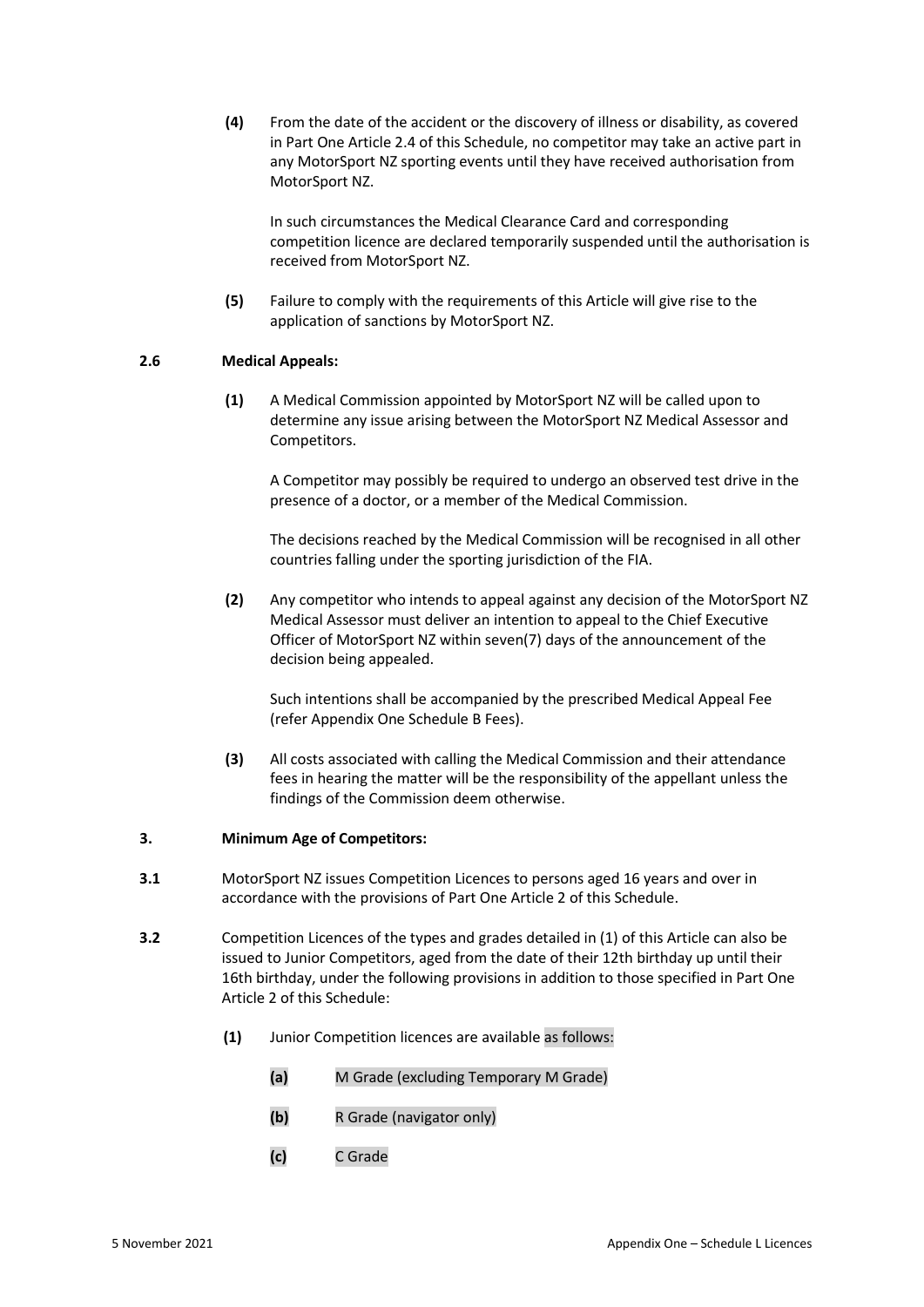- **(i)** 12 and 13 years old; by exemption only as per Article 3.2(3)(b).
- **(ii)** 14 and 15 years old; in accordance with Article 3.2(3)(a) or (b).
- **(1)** The use of a Competition Licence by a Junior Competitor is restricted to;
	- **(a)** Private venues, or
	- **(b)** Roads closed in accordance with the 10th Schedule of the Local Government Act, and
	- **(c)** Vehicles of the following type, class, category or classifications:
		- **(i)** Formula First, Formula Ford, Toyota 86, Cross Cars, Mini Challenge Cars and Formula Junior only; or
		- **(ii)** Any other vehicle (closed or open) with a corrected CC rating of 2500cc and under or have a Power to Weight ratio of 6.0:1 or above, where the manufacturer's authenticated Power to Weight ratio is maintained.

**Note:** *When acting purely as a Rally navigator these restrictions do not apply. Approved vehicles will be noted on the Junior Competitor's Competition Licence.*

#### **(2) C Grade requirements:**

- **(a)** Such persons would, as a prerequisite to obtaining a C Grade licence, be required to;
	- **(i)** have five(5) signed Clearances from any ClubSport Events, or
	- **(ii)** have a signed clearance from a course conducted by a MotorSport NZ Licensed Driving School.
- **(b)** An exception to this rule may be applied for by a competitor to the MotorSport NZ Competition Licence Panel and granted if the Panel decides it is justified by the applicant's record of results and experience, which must be submitted with the application and should include a history of MotorSport NZ recognised competition.

#### **4. Licence Types:**

#### **4.1 Entrant's:**

- **(1)** Entitles the holder being a person, firm or body corporate other than the driver of the vehicle, to enter a vehicle in any Event or Sanctioned Accredited Series organised in accordance with either the International Sporting Code of FIA or MotorSport NZ.
- **(2)** An Entrant's Licence issued by MotorSport NZ is valid for all International Events inside or outside New Zealand, along with all Events of National or ClubSport status in New Zealand.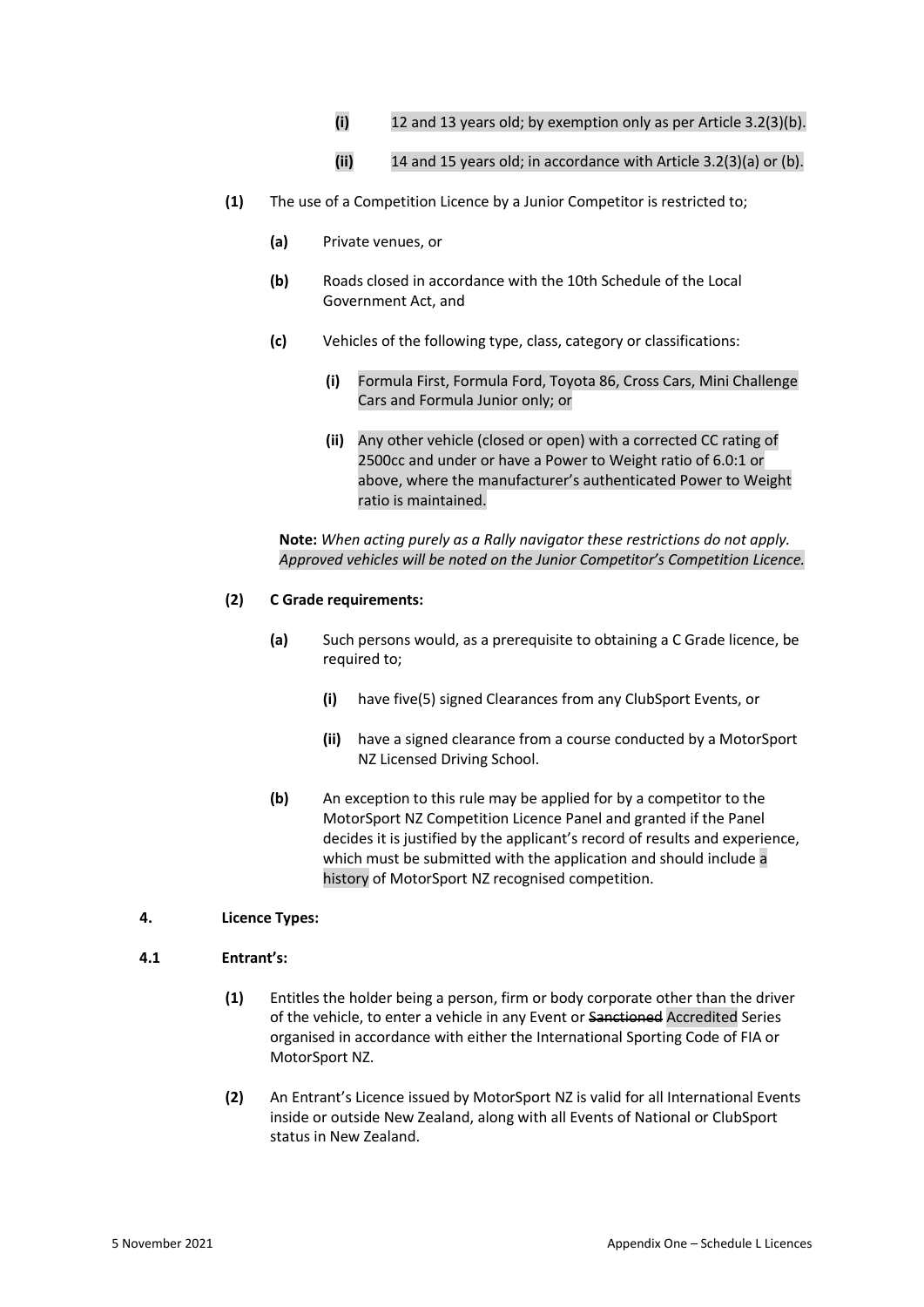- **(3)** In cases where the Entrant's Licence is requested to be issued in the name of a firm or body corporate, the application is either to be signed or affirmed by a duly authorised officer of, partner in or employee of the firm or body corporate or is to be accompanied by a letter from the firm or body corporate appointing the signatory as its agent to apply for the Entrant's Licence on its behalf.
- **(3)** The maximum number of words permitted in the Entrant's Licence title is six(6).

#### **4.2 M Grade:**

**(1) Temporary M Grade:** Restricted for use at one(1) ClubSport Event of either Advanced or Basic Status (excluding MotorSport NZ Championships, Sanctioned Accredited Series, Rallysprints and ClubSport Advanced status Drift events) for which the Permit issued by MotorSport NZ is limited to a maximum of two(2) days. A Temporary M Grade Competition Licence is restricted to persons 16 years of age and over.

Temporary M Grade licences may be issued by the Steward, the Event Clerk of the Course or the Secretary of the Event following the competitors concerned attending a briefing covering the safety aspects of the Event.

**(2) M Grade:** Valid for all ClubSport Events including Championship and Sanctioned Accredited Series of either Advanced or Basic Status. (For details on what Events comprise Advanced or Basic status, refer to Appendix Five Schedule C.).

**Note:** *For those persons aged from the date of their 12th birthday up until their 16th birthday, Part One Article 3 of this Schedule details specific requirements for the issue of a Junior M Grade Licence.*

- **(a)** Obtained from MotorSport NZ by;
	- **(i)** making application through the MotorSport Online system including payment of the prescribed fee, (refer Appendix One Schedule B for details), and
	- **(ii)** Gaining a pass result, in a simple examination based on information contained in this MotorSport New Zealand Manual the "Drivers Guide", or by providing evidence of a pass result within the preceding three(3) six(6) months.

#### **4.3 C Grade and R Grade and Temporary HC Grades:**

**Note:** For those persons aged from the date of their 12th birthday up until their 16th birthday, Part One Article 3 of this Schedule details specific requirements for the issue of a Junior Licence appropriate for C Grade or R Grade competition.

- **(1)** Save for the Temporary HC Grade licence, A prerequisite to the issue of any C Grade and/or R Grade Licence is the submission and acceptance of a Medical Aptitude Declaration (refer Part One Article 2.2).
- **(2) C Grade:** C Grade licences are issued in two(2) categories; C1 Grade and C2 Grade. A C Grade licence will initially be issued as a C1 Grade.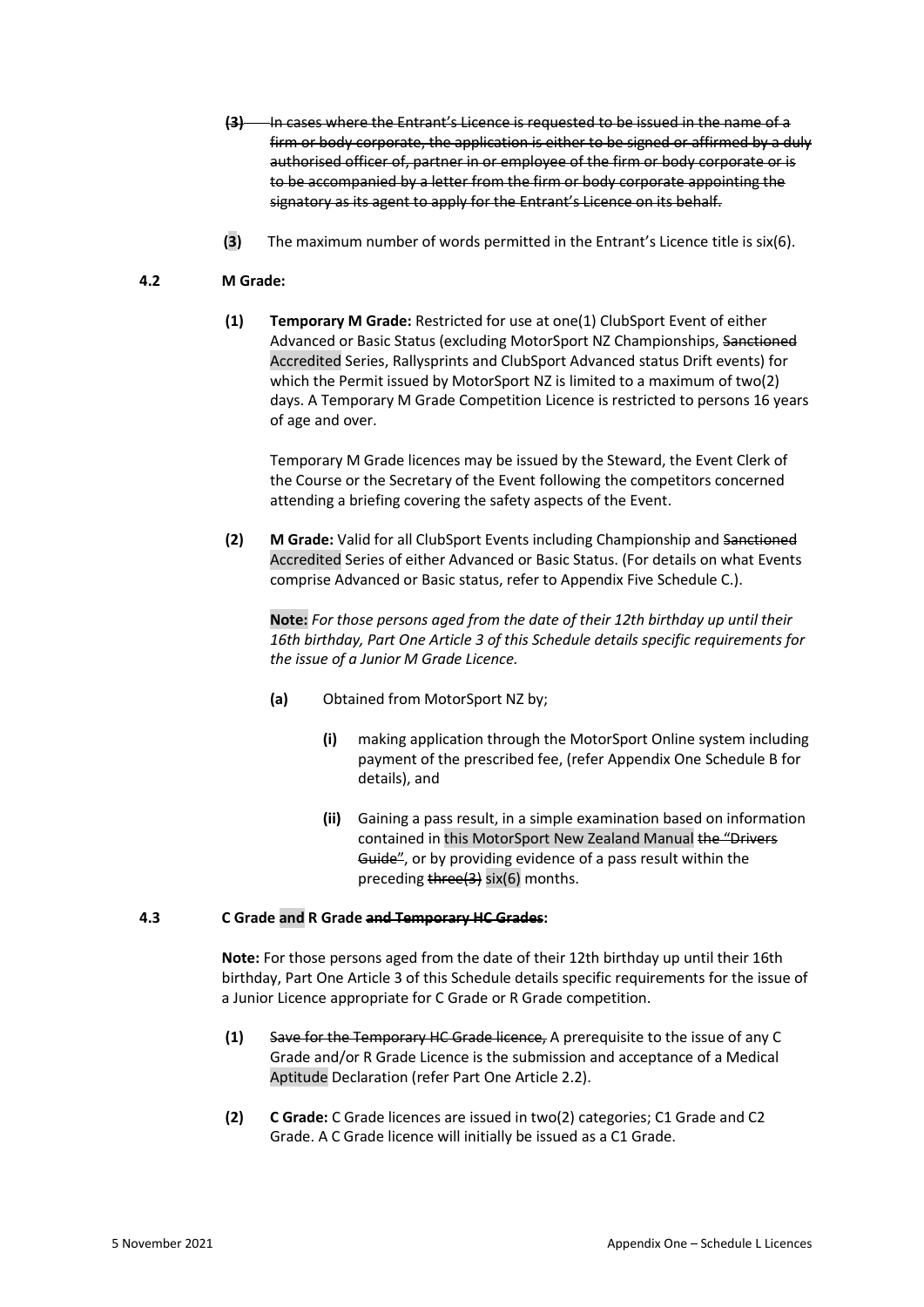- **(a) C1 Grade:** Valid for all ClubSport Events and National Race Events, but excludes all Rallies, Events run under International Permits, and Race Events where MotorSport NZ or the organiser of the Event deem it a requirement for either a C2 Grade or an International Licence in accordance with Part One Article 4.4 of this Schedule. A C1 Grade licence shall be obtained from MotorSport NZ by;
	- **(i)** making application through the MotorSport Online system including payment of the prescribed fee, (refer Appendix One Schedule B for details), and
	- **(ii)** By gaining a pass result in a C Grade licence examination within the preceding six(6) months.

**Note:** *Prior to sitting the examination candidates must in particular have gained a good level of knowledge of the National Sporting Code, Appendix Two Schedule A and Appendix Four Schedule Z.*

- **(b) C2 Grade:** In addition to the events detailed in (a) above, this Grade is valid for those events where MotorSport NZ or the organiser of the Event deem a C2 Grade licence a requirement. To upgrade a C1 Grade licence to a C2 Grade licence competitors are required to either;
	- **(i)** Obtain satisfactory clearances from the Event Clerk of the Course by competing in eight(8) National Races which have taken place at a minimum of two(2) different venues, or
	- **(ii)** have a signed clearance from a course conducted by a Motorsport NZ Licensed Driving School, along with obtaining a satisfactory clearance from the Event Clerk of the Course by competing in one(1) National Race.
	- **(iii)** An exception to this rule may be applied for by a competitor to the MotorSport NZ Competition Licence Panel and granted if the Panel decides it is justified by the applicant's record of results and experience, which must be submitted with the application and should include a history of MotorSport NZ recognised competition.

**Note:** *Competitors with driving experience in other forms of motorsport (e.g. Karting; Speedway etc) may apply to the Competition Licence Panel for that experience to be considered as a qualification in lieu of the requirements above.*

**Note**: *Recognised competition may include such activities as conducted by KartSport, Speedway NZ, NZ Drag Racing Association or other events as deemed appropriate by MotorSport NZ.*

- **(3) R Grade:** R Grade licences are issued in two(2) categories, R1 Grade and R2 Grade. An R Grade licence will initially be issued as an R1 Grade.
	- **(a) R1 Grade:** Valid for all ClubSport Events and National Rallies but excludes all Races, Events run under International Permits and Rally Events where MotorSport NZ or the organiser of the Event deem it a requirement for either an R2 Grade or an International Licence in accordance with Part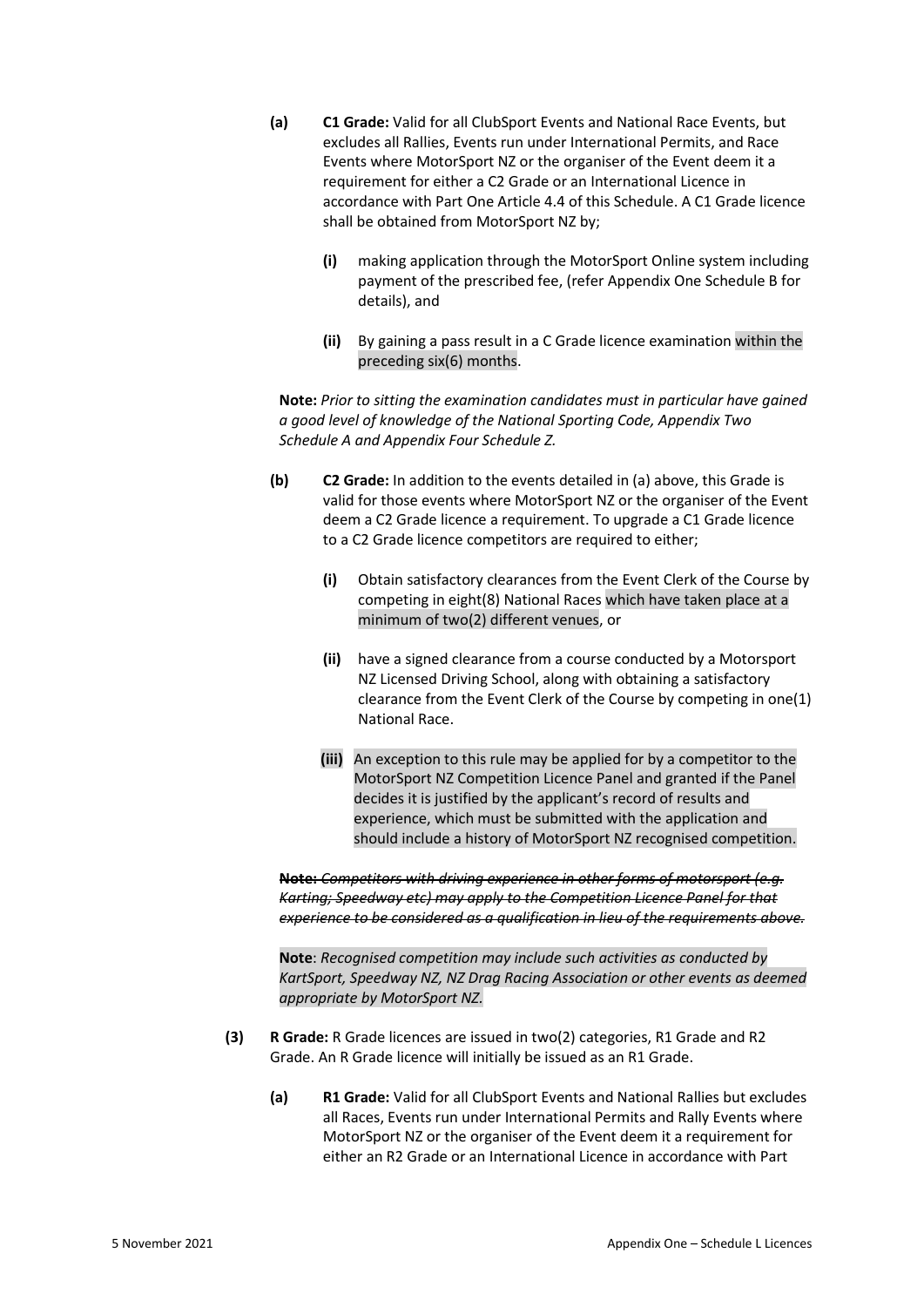One Article 4.4 of this Schedule. An R1 Grade licence shall be obtained from MotorSport NZ by;

- **(i)** Making application through the MotorSport Online system including payment of prescribed fee, (refer Appendix One Schedule B for details), and
- **(ii)** By gaining a pass result in an R Grade licence examination within the preceding six(6) months.

**Note:** *Prior to sitting the examination candidates must in particular have gained a good level of knowledge of the National Sporting Code, Appendix Two Schedule A and Appendix Three Schedule R.*

- **(b) R2 Grade:** In addition to the events detailed in (a) above, this Grade is valid for those events where MotorSport NZ or the organiser of the Event deem an R2 Grade licence a requirement. To upgrade an R1 Grade licence to an R2 Grade licence competitors are required to either;
	- **(i)** Obtain satisfactory clearances from the Event Clerk of the Course by competing in two(2) Rallies, or
	- **(ii)** Have a signed clearance from a course conducted by a Motorsport NZ Licensed Driving School.
	- **(iii)** An exception to this rule may be applied for by a competitor to the MotorSport NZ Competition Licence Panel and granted if the Panel decides it is justified by the applicant's record of results and experience, which must be submitted with the application and should include a history of MotorSport NZ recognised competition.

**Note**: *Recognised competition may include such activities as conducted by KartSport, Speedway NZ, NZ Drag Racing Association or other events as deemed appropriate by MotorSport NZ.*

- **(4) Temporary HC Grade:** Restricted for use by Vintage Car Club members only and shall be valid for competition at one(1) MotorSport NZ National Race permitted Meeting or Event (to a maximum of three(3) days). It may not be used to compete in any MotorSport NZ Championship or Sanctioned Accredited Series races.
	- **(a)** Obtained by contacting the Steward appointed to the Event, and
		- **(i)** Completing the specific application form held by the Steward, and
		- **(ii)** Gaining a pass result in a simple examination based on information contained in the "Drivers Guide", or by providing evidence of a pass result within the preceding three(3) months, and
		- **(iii)** Hold current VCC membership, a valid VCC licence, and a logbook and Vehicle Identity Card (VIC) for the competing vehicle, and
		- **(iv)** Sign a medical aptitude declaration at the time of licence issue by the Meeting Steward, and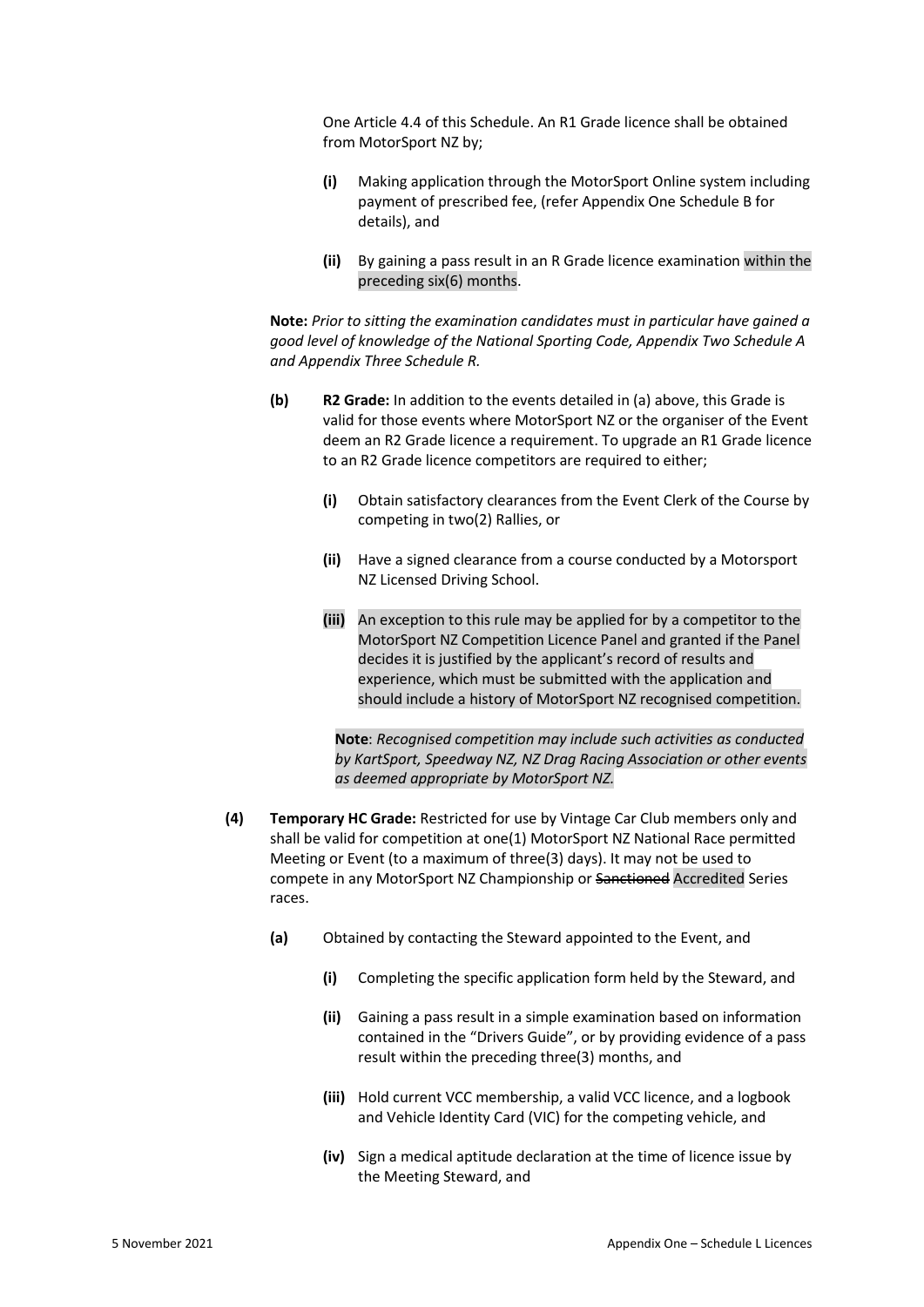- **(v)** Payment of the prescribed fee (Refer Appendix One Schedule B for details).
- **4.4 Licence Grade and Vehicle Type / Category Restrictions:**
	- **(1)** MotorSport NZ shall require competitors in the following vehicle types, classes and or categories to hold as a minimum an International Grade Licence as detailed below (details for these licences are contained in Part One Article 4.5):
		- **(a)** INT C Grade licence:
			- Toyota Racing Series
	- (1) MotorSport NZ reserves the right to add vehicle types / categories to those listed in (1) above at any time set a higher grade of Competition licence for specific vehicle types / categories at any time.

#### **4.5 International Grades:**

- **(1)** MotorSport NZ, being the duly appointed representative for FIA in New Zealand, is entitled to issue such licences in accordance with Appendix L of the FIA International Sporting Code, in the following grades;
	- Race: INT A Grade, INT B Grade, INT C Grade
	- Rally: INT R Grade
	- Historic: INT H Grade

| <b>Licence Grade</b>            | <b>Discipline</b> | <b>Vehicle Type</b>                               |
|---------------------------------|-------------------|---------------------------------------------------|
|                                 |                   | F1-Type                                           |
| <b>INT A Grade</b>              | Race              | LMP1                                              |
|                                 |                   | Hypercar                                          |
|                                 |                   | F2-Type                                           |
| <b>INT B Grade</b>              | Race              | LMP2                                              |
|                                 |                   | TC <sub>1</sub>                                   |
| <b>INT C-C Grade - Circuits</b> | Race              | Historic HF1/HF2/HF5000                           |
|                                 |                   | Truck 1                                           |
|                                 | Race              | F4                                                |
|                                 |                   | GT4                                               |
|                                 |                   | Sports                                            |
|                                 |                   | TC <sub>3</sub>                                   |
| <b>INT D-C Grade - Circuits</b> |                   | <b>AXTC</b>                                       |
|                                 |                   | <b>RXTC</b>                                       |
|                                 |                   | Historic (rest)T                                  |
|                                 |                   | Truck <sub>2</sub>                                |
|                                 |                   | Drifting D1                                       |
|                                 | Rally             | Minimum grade required for Roads International    |
| <b>INT C-R Grade - Roads</b>    |                   | competitions using rally cars with a P/W ratio in |
|                                 |                   | between 3 to 5 KG/HP ratio:                       |
|                                 |                   | Rally 3                                           |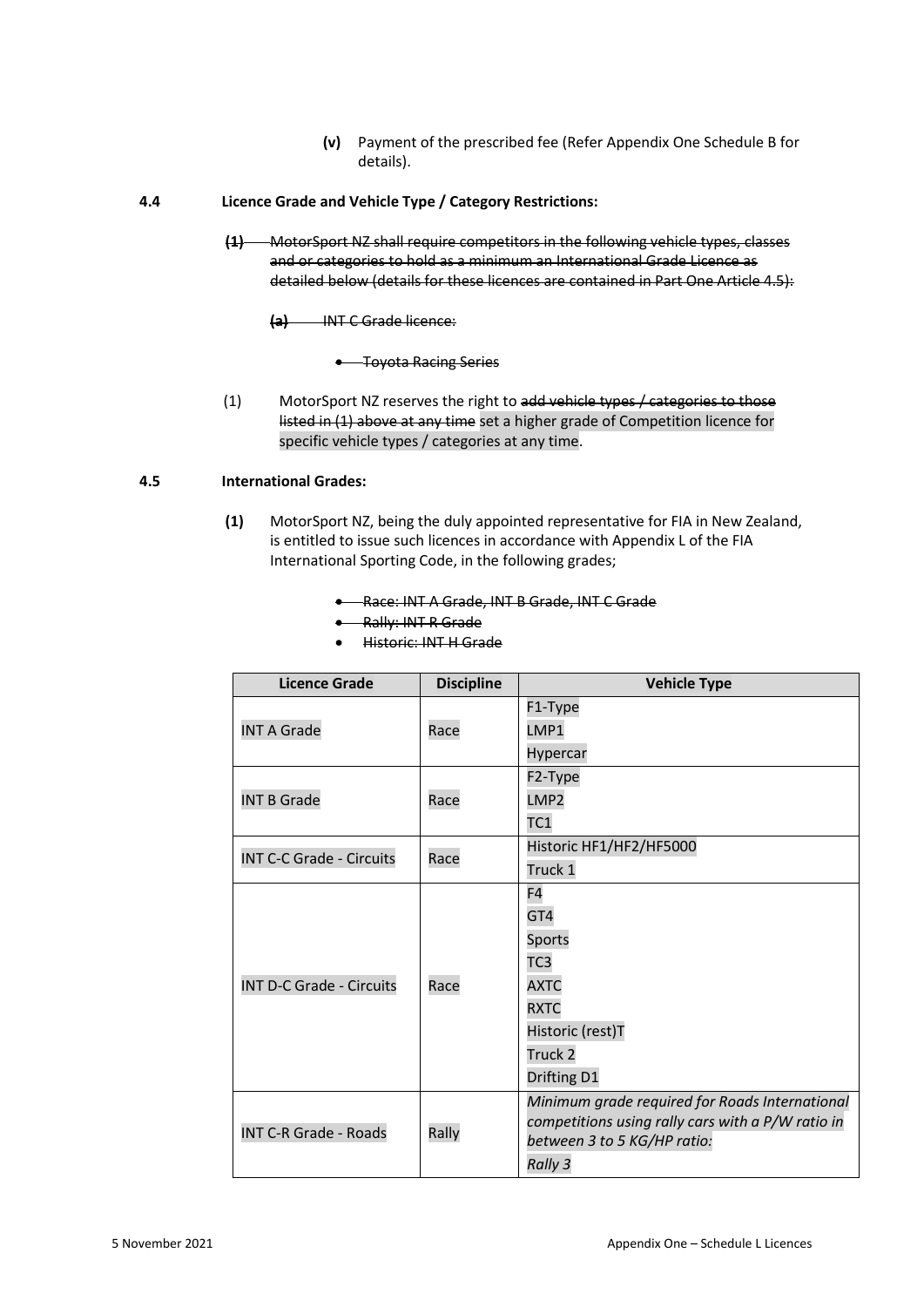|                              |       | Rally 4<br><b>Rally 5</b><br>Cross Country (rest)                                                                                                                                                                |
|------------------------------|-------|------------------------------------------------------------------------------------------------------------------------------------------------------------------------------------------------------------------|
| <b>INT D-R Grade - Roads</b> | Rally | Minimum grade required for Roads International<br>competitions using rally cars with more than 5<br>Kg/HP ratio:<br>Rally1<br><b>Rally 2</b><br><b>RGT</b><br>Hillclimb (CN/D/E2 CII)<br><b>Cross Country T1</b> |

The fee established for any International Grade Licence includes a Visa Clearance an International Medical Clearance Card, International Visa and Foreign Participation Visa.

**Note:** *The International Medical Clearance, International Visa and Foreign Participation Visa will be printed onto the competitor's Competition Licence, or on the Temporary Competition Licence letter (if applicable) provided by MotorSport New Zealand.*

- **(2)** A prerequisite to the issue of an International licence irrespective of grade is the passing of a medical examination (refer Part One Article 2.3).
- **(3) INT A Grade and INT B Grade Licences:** Are available on application to the MotorSport Office on the provisos that the competitor meets the criteria of The criteria for initial applications, or to maintain or upgrade an INT A or INT B Grade licence is established within the FIA Appendix L as detailed for each grade. (A copy of the applicable FIA Appendix L text is available on request from MotorSport NZ). Competition results are required and must be submitted on a form which is available from MotorSport NZ.
- **(4) INT C-C Grade Licence:** Valid for all International Race Events that have been entered on the FIA Sporting Calendar as able to be contested by holders of INT C Grade Licences and all National Race Events and ClubSport Events held in accordance with the National Sporting Code of MotorSport NZ. The following criteria is required for initial applications:
	- **(a)** Obtained from MotorSport NZ by making application through the MotorSport Online system including payment of the prescribed fee, (refer Appendix One Schedule B for details).
	- **(b)** Additionally, applicants shall have;
		- **(i)** Previously held a C2 Grade Licence. Held an INT D-C; or
		- **(ii)** Held a C2 Grade National licence; and
		- **(iii)** Confirmed to have completed ten(10) National Race Events within two(2) years prior to application; and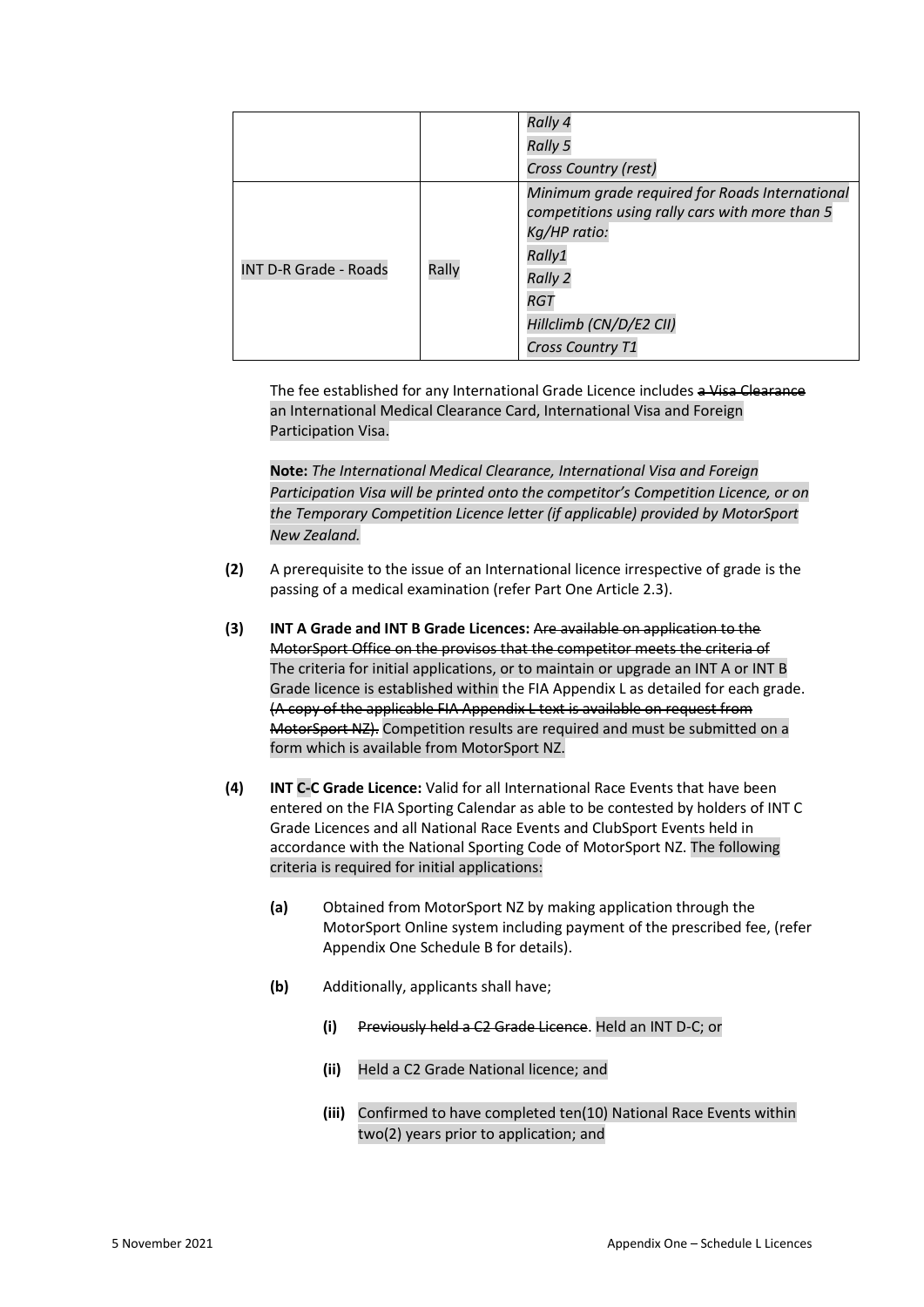- **(iv)** Obtain satisfactory clearances from the Event Clerk of the Course by competing in eight(8) National permitted events which have taken place at a minimum of two(2) different venues. Completed the Circuit FIA E-Learning Safety training
- **(c)** An exception to (b) above may be applied for by a competitor to the MotorSport NZ Competition Licence Panel. The application shall include details of the applicant's record of results and experience in motorsport (karting, speedway or MotorSport NZ events) (within the past 24 months). In assessing the application the Panel may:

**(i)** Decline to make an exception, or

- **(ii)** Require the applicant to compete in a prescribed number of events to satisfy the Panel of the applicant's competency or undertake some observational driving.
- **(5) INT D-C Grade Licences:** Valid for all International Race Events that have been entered on the FIA Sporting Calendar as able to be contested by holders of INT D-C Grade Licences, and all National Race Events and ClubSport Events held in accordance with the National Sporting Code of MotorSport NZ. The following criteria is required for initial applications:
	- **(a)** Obtained from MotorSport NZ by making application through the MotorSport Online system including payment of the prescribed fee, (refer Appendix One, Schedule B for details).
	- **(b)** Additionally, applicants shall have;
		- **(i)** Previously held a C2 Grade National licence; and
		- **(ii)** Confirmed to have completed five(5) National Race Events within two(2) years prior to application; and
		- **(iii)** Completed the Circuit FIA E-Learning Safety training
- **(5)(6) INT C-R Grade Licence:** Valid for all International Rally Events that have been entered on the FIA Sporting Calendar as able to be contested by holders of INT C-R and INT D-R Grade Licences and all National Rally Events and ClubSport Events held in accordance with the National Sporting Code of MotorSport NZ. The following criteria is required for initial applications:
	- **(d)** Obtained from MotorSport NZ by making application through the MotorSport Online system including payment of the prescribed fee, (refer Appendix One Schedule B for details).
	- **(e)** Additionally, applicants shall have;
		- **(i)** Previously held a R2 Grade Licence. Held INT D-R; or
		- **(ii)** Confirmed to have completed ten(10) National Rally Events within two(2) years prior to application; and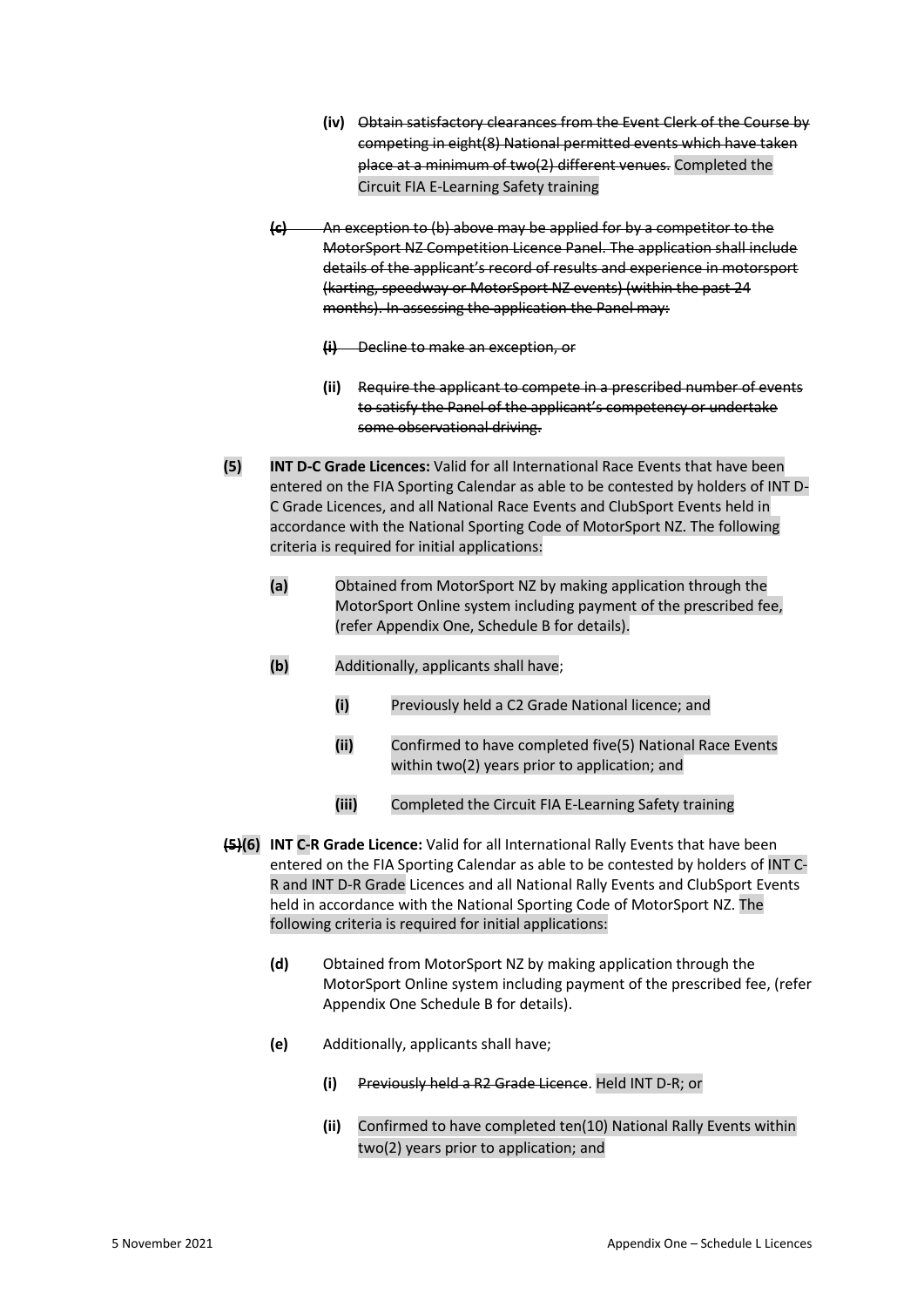- **(iii)** Obtain satisfactory clearances from the Event Clerk of the Course by competing in two(2) National permitted events which have taken place at a minimum of two(2) different venues. Completed the Roads FIA E-Learning Safety training.
- **(f)** An exception to (b) above may be applied for by a competitor to the MotorSport NZ Competition Licence Panel. The application shall include details of the applicant's record of results and experience in motorsport (karting, speedway or MotorSport NZ events) (within the past 24 months). In assessing the application the Panel may:

**(i)** Decline to make an exception, or

- **(ii)** Require the applicant to compete in a prescribed number of events to satisfy the Panel of the applicant's competency or undertake some observational driving.
- **(7) INT D-R Grade Licences**: Valid for all International Race Events that have been entered on the FIA Sporting Calendar as able to be contested by holders of INT D-R Grade Licences and all National Rally Events and ClubSport Events held in accordance with the National Sporting Code of MotorSport NZ. The following criteria is required for initial applications:
	- **(a)** Obtained from MotorSport NZ by making application through the MotorSport Online system including payment of the prescribed fee, (refer Appendix One, Schedule B for details).
	- **(b)** Additionally, applicants shall have;
		- **(i)** Previously held a R2 Grade National licence; and
		- **(ii)** Confirmed to have completed five(5) National Rally Events within two(2) years prior to application; and
		- **(iii)** Completed the Roads FIA E-Learning Safety training.
	- **(6) INT H Grade Licences:** Valid, within the category of cars for which it is issued, for all FIA sanctioned speed events for historic cars and is compulsory for such events unless the competitor is the holder of any grade of the normal International competition licences (refer clauses (3), (4) and (5) of this Article). This licence is also valid for all National Race and ClubSport events held in accordance with the National Sporting Code of MotorSport NZ.

#### **Notes:**

**1.***Speed events are, for the purpose of competitions for historic cars, events where speed is the determining factor for the results or where an average speed of over 50kph will be attained.*

**2.***Any Grade of the normal International Competition Licence is valid for all circuit events for historic cars and is obligatory for Thoroughbred Grand Prix and F1 cars of periods G, H and I. INT R Grade is valid for all historic car rallies.*

**(g)** Obtained by contacting MotorSport NZ for details after;

**(i)** Considering the individual Event Supplementary Regulations, and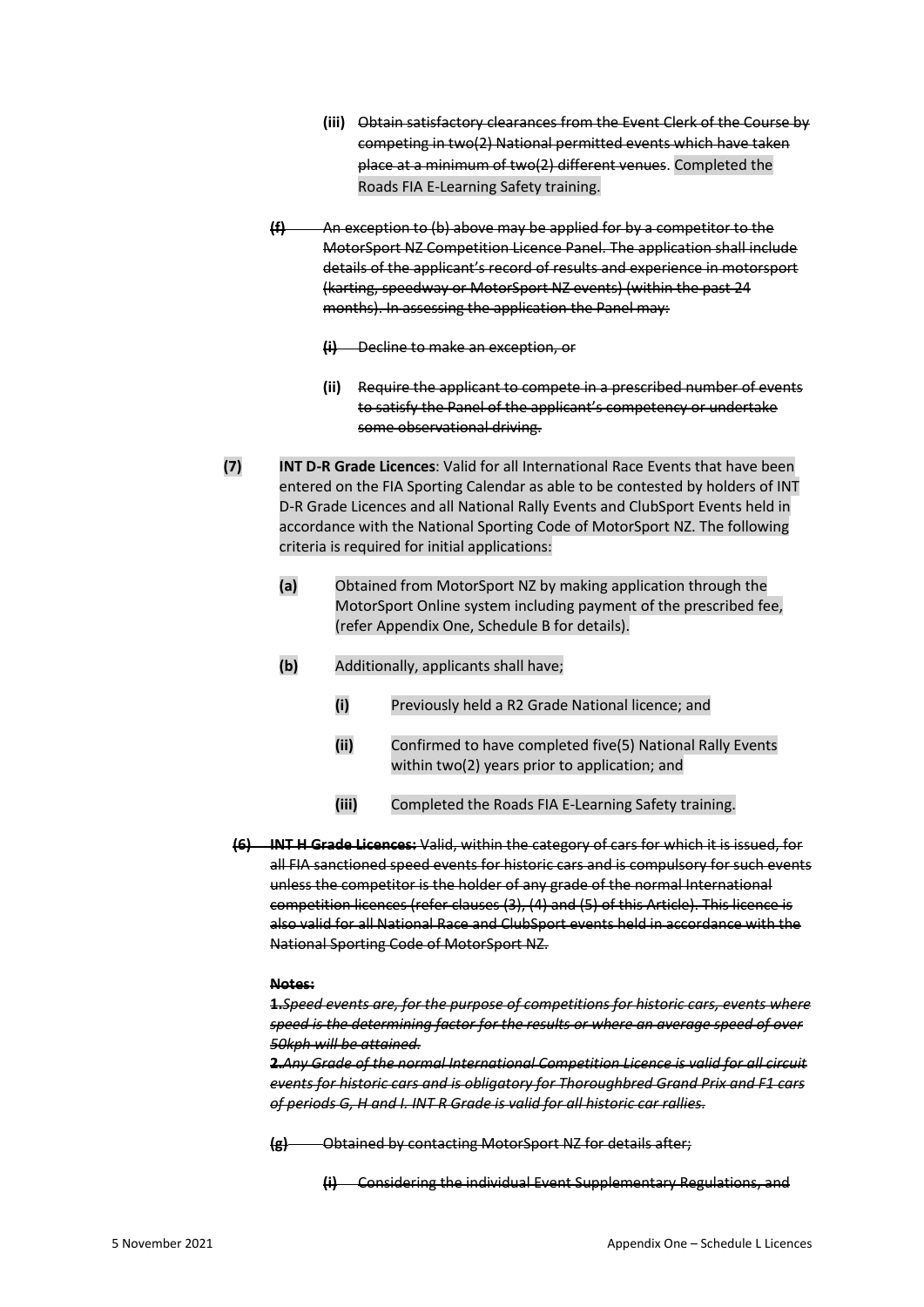- **(ii)** Supplying MotorSport NZ with sufficient detail of the car, to be used in conjunction with the licence that enables them to be satisfied of the appropriate Grade required.
- **(h)** On consideration of the information supplied MotorSport NZ shall then require the applicant to;
	- **(i)** making application through the MotorSport Online system including payment of the prescribed fee, (refer Appendix One Schedule B for details), and
	- **(ii)** Obtain satisfactory clearances from the Event Clerk of the Course accompanied with results relating to the past 24 months competition in the discipline required
- **(i)** Additionally, applicants shall have either;
	- **(i)** Previously held, for a race event a C2 Grade Licence, or for a rally event an R2 Grade licence,
- **(j)** An exception to (c) above may be applied for by a competitor to the MotorSport NZ Competition Licence Panel. The application shall include details of the applicant's record of results and experience in motorsport (karting, speedway or MotorSport NZ events). In assessing the application the Panel may;
	- **(i)** Decline to make an exception, or
	- **(ii)** Require the applicant to compete in a prescribed number of events to satisfy the Panel of the applicant's competency or undertake some observational driving.

#### **4.6 Land Speed Record Licence:**

- **(1) National Land Speed Records:** MSNZ Licence Requirements for MSNZ Land Speed record attempts are that the driver holds a C<sub>1</sub> C<sub>2</sub> Grade licence or higher. Please refer to App 7.01 Record Attempts.
- **(2) International Land Speed Records:** FIA Licence Requirements for All Cars Conducting Distance, Time, or Absolute World Closed Course Record Attempts on Closed Tracks or on Open Tracks of 10 km or 10 Miles. Distance, time, or absolute world closed course record attempts (as defined in Appendix D to the FIA International Sporting Code) on closed tracks or on open tracks of 10 km or 10 miles require an FIA International driver's licence (refer Part IV of the FIA ISC).

The FIA Land Speed Record driver's licence is vehicle specific and gives the driver the permission to conduct record attempts in a specific car, which will be identified by name, number, and picture. In the event of a car change, the driver does not have to apply for a new licence but must follow the requirements for a gradual speed increase starting from the Land Speed Record C level. As the driver fulfils the speed requirements, this will be noted on the licence.

Fees for licence applications can be found in Sch B of the MotorSport Manual.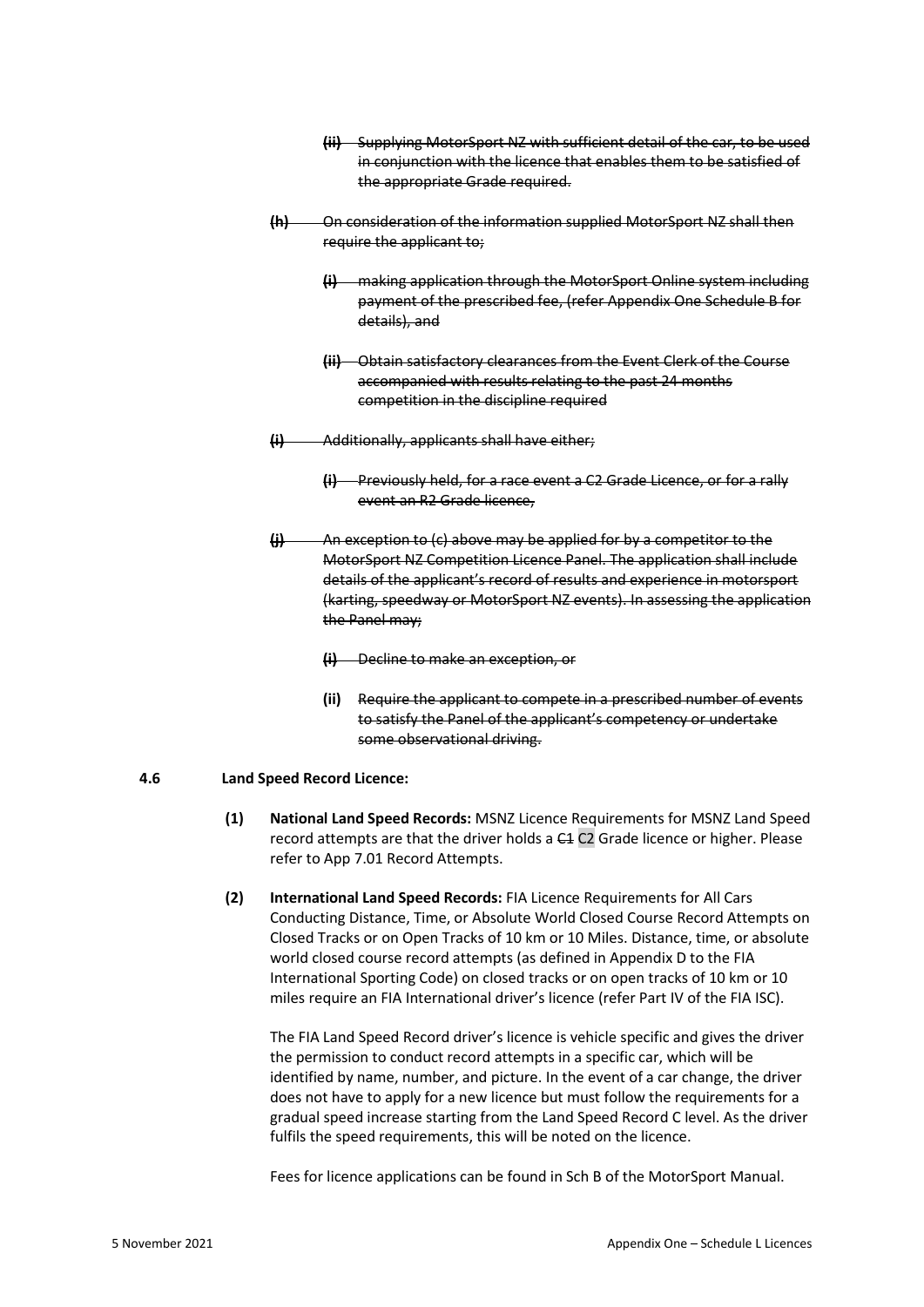The International Land Speed Record Licence Grades are as follows: International LSR – D: <200kph International LSR – C: <300kmp International LSR – B: <400kph International LSR – A: Unlimited

#### **5. Use of another ASN's Competition Licence in New Zealand: MotorSport NZ Licence holders competing outside of New Zealand:**

#### **5.1 Internal Visa:**

- **(1)** The FIA International Sporting Code under Article 2.3.10 states: *"A person having a licence from an ASN other than his Parent ASN will be able to take part with this licence in national competitions taking place on the territory of his Parent ASN, according to the conditions set by the Parent ASN."*
- **(2)** In accordance with this Article, MotorSport NZ will issue an Internal Visa that allows the bearer the same privileges and conditions as that of a person holding a similar grade licence issued by MotorSport NZ.
- **(3)** Obtain an Internal Visa by making application through the MotorSport Online system including payment of the appropriate fee. (Refer Appendix One Schedule B for details).
- **5.2 Trans-Tasman Visa:** The World MotorSport Council of the FIA has approved a request made jointly agreement by MotorSport NZ and Motorsport Australia (being the FIA recognised ASN of Australia) for mutual recognition of competition licences in accordance with Article 2.3 of the FIA International Sporting Code as defined for European Union Countries and comparable countries. This mutual recognition between the territories of New Zealand and Australia being subject to the following terms and conditions:
	- **(1)** This agreement shall apply to all Events listed on the Sporting Calendars published by MotorSport NZ and Motorsport Australia respectively. Other Events may be selected for inclusion should both MotorSport NZ and Motorsport Australia agree.
	- **(2)** Any competitor wishing to contest an Event recognised by this mutual recognition agreement in Australia covered by this mutually recognised agreement, must hold a Competition Licence issued by MotorSport NZ, of at least the grade required to contest National Championship events in that discipline under the Motorsport Australia Event Permit-.
	- **(3)** The competitor shall first obtain a Trans-Tasman Visa by making application through the MotorSport NZ online system including payment of the appropriate fee, (refer Appendix One Schedule B for details) and submission of the application no later than fourteen(14) days prior to the Event.
	- **(4)** By submission of the application for a Trans-Tasman Visa the competitor shall agree to be bound by the rules (procedural, judicial and technical) of Motorsport Australia for the duration of the Visa whilst competing in Australia.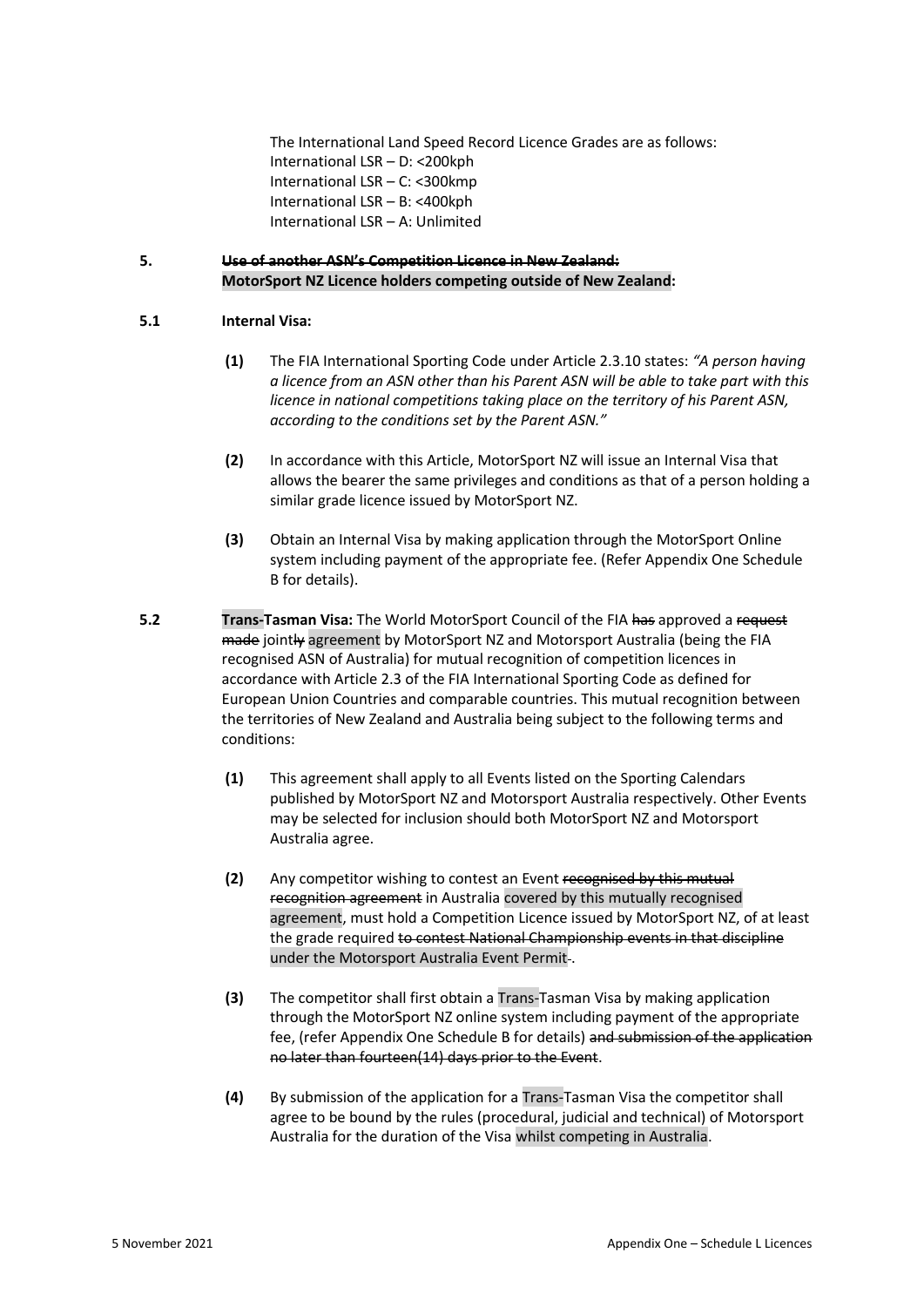**(5)** MotorSport NZ shall, on being satisfied that the application is correct and is applicable for the Event, issue a Trans-Tasman Visa.

**Note:** *Confirmation of the Trans-Tasman Visa will be printed onto the competitor's Competition Licence, or on the Temporary Competition Licence letter (if applicable) provided by MotorSport New Zealand.*

**5.3 International Visas:** are automatically issued to all current International Grade licence holders as are required for use in all International permitted Events outside of NZ.

> **Note:** *Confirmation of an International Visa will be printed onto the competitor's Competition Licence, or on the Temporary Competition Licence letter (if applicable) provided by MotorSport New Zealand.*

**6. NZ Competition Licence holders wishing to compete abroad (except Australia):**

**6.1 Criteria:** MotorSport NZ, having satisfied itself that the competition meeting or event is listed as an International Event on the FIA International Calendar and that there is no valid reason to withhold approval, will upon payment of the applicable fees (refer Appendix One Schedule B);

**(1)** Issue an International Visa Certificate for the competition, or

**(2)** Where provided, stamp the prior authorisation box on the International competition entry form issued by the organisers for that competition.

**Notes:**

**1.** *For Australian events refer to Part One Article 5.2 of this Schedule.* **2.** *For Foreign Participation events, refer to Part One Article 5.3 of this Schedule* **3.** *Refer also National Sporting Code Article 49.*

**6. Use of another ASN's Competition Licence in New Zealand:**

#### **5.36.1 National Events with Foreign Participation Visas:**

- **(1)** The FIA International Sporting Code under Articles 2.3.4 and 2.3.6 states: *"A national competition may, at the discretion of the authorising ASN, accept the participation of licence-holders from other ASNs. [and] If the national competition forms part of a national championship, cup trophy, challenge or series, competitors who are foreign licence-holders will not be eligible to score points in the classification of the said championship cup trophy, challenge or series". "If the National Competition forms part of a National Championship, cup, trophy, challenge or series, Competitors and Drivers who are foreign licence‐holders may, at the sole discretion of the relevant ASN, be eligible to score points in the classification of the said Championship, cup, trophy, challenge or series. The allocation of points in the ranking of the said championship, cup, trophy, challenge or series may take the Competitors and Drivers who are foreign licence‐ holders into account."*
- **(2)** Any competitor must hold a current National (MotorSport NZ C Grade or R Grade equivalent) or higher Competition Licence issued by their parent ASN equivalent to the Event to be entered in New Zealand.
- **(3)** Any competitor holding a current National (MotorSport NZ C Grade or R Grade equivalent) or higher grade Competition Licence issued by their parent ASN must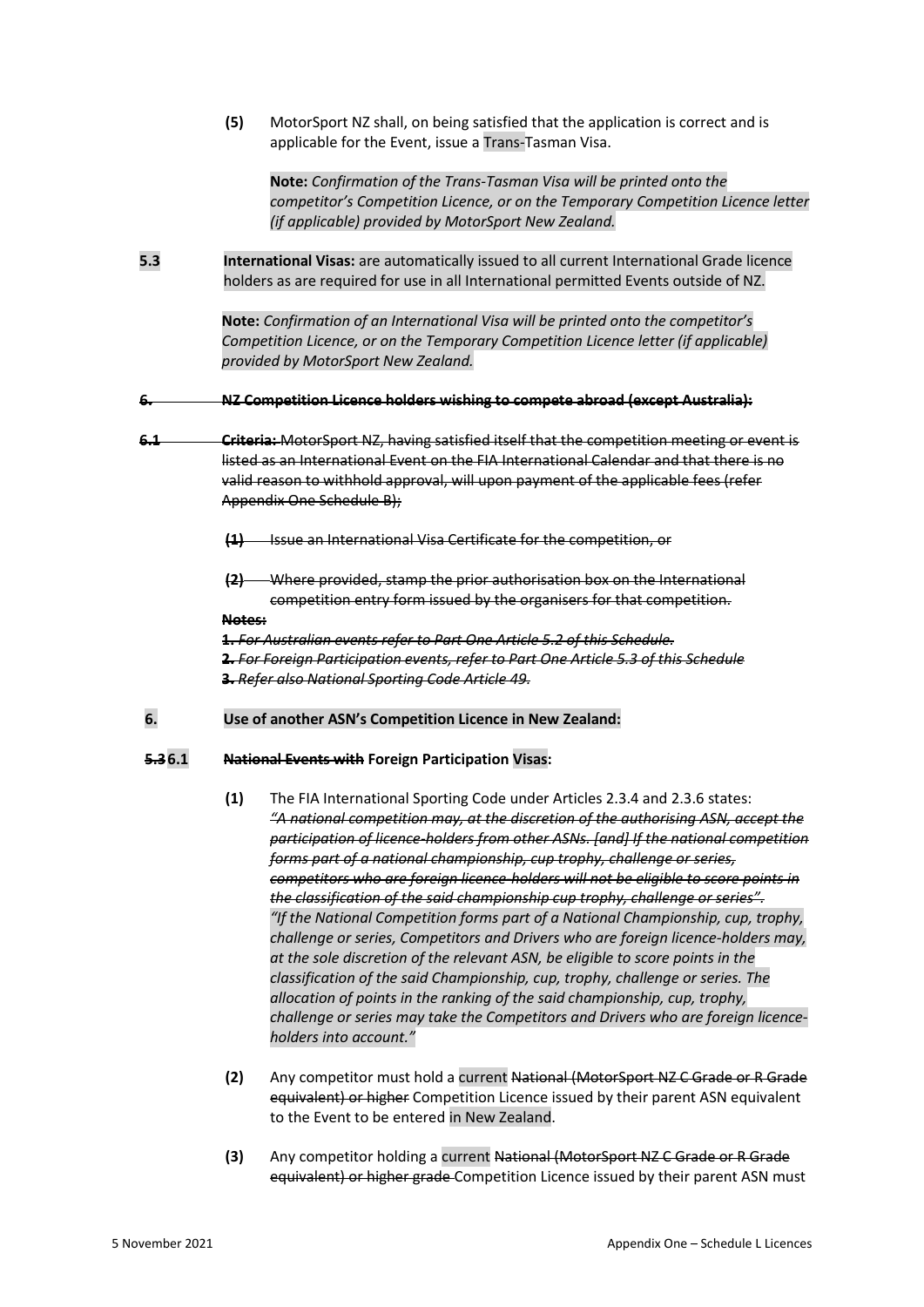provide written confirmation (in English) from their parent ASN that the Licence held is the highest National level Licence issued by that ASN and is equivalent to the grade required to enter the Event in New Zealand.

**(4)** Any competitor must provide written confirmation from their parent ASN (in English) that the competitor meets the FIA medical standard for an International Licence (FIA International Sporting Code, Appendix L Chapter 2), OR have complied with that specified in Part One Article 2.3 of this Schedule.

#### **7. Issuing a MotorSport NZ Competition licence to nationals of other countries: Issuing Competition licences to non-New Zealand Citizens:**

#### **7.1 Criteria:**

**(1)** The FIA International Sporting Code under Article 9.3 states; *"9.3.1 Each ASN shall be entitled to issue Licences to its nationals. 9.3.2 Each ASN shall be entitled to issue Licences to the nationals of other countries represented within the FIA, in compliance with the following statutory conditions: 9.3.2.a That their parent ASN gives its prior agreement to the issuing which may only take place once a year and in special cases; 9.3.2.b That they can produce for their parent ASN (the country of their passport)* 

*a permanent proof of residence in the other country (any person aged less than 18 years on the day of the request must provide attestation that they are in fulltime education in the other country);*

*9.3.2.c That their parent ASN has recovered the licence originally issued. 9.3.3 No person authorised by their Parent ASN to apply for a Licence from another ASN shall hold a Licence from their Parent ASN valid for the current year."*

- **(2)** In accordance with this Article MotorSport NZ will, having satisfied itself that the competitor has supplied with the competition licence application the prerequisites detailed in (1) above, issue a MotorSport NZ competition licence of a grade and type commensurate to the grade previously held.
- **(3)** In the case of an application from a foreigner belonging to a country not yet represented within the FIA, direct the competitor to undertake and achieve a pass result at a Competition Licence Course conducted by a MotorSport NZ Licensed Driving School prior to issuing the appropriate grade licence.
- **(4)** To apply for a MotorSport NZ licence, proof of permanent residency is required as follows:
	- **(a)** For applicants who are citizens of Australia, as no Visa is required by the New Zealand Government, a copy of a utility bill or property agreement for a NZ address may be provided.
	- **(b)** For applicants who are citizens of any other country, a copy of a New Zealand Certificate of Citizenship or Passport will suffice. For those living in New Zealand on a Visa, this is required to be either a Resident, Permanent Residency or Work Visa.
	- **(c)** All other Visas issued, such as a 'Working Holiday Visa', do not meet the Permanent Residency criteria as detailed in FIA ISC 9.3.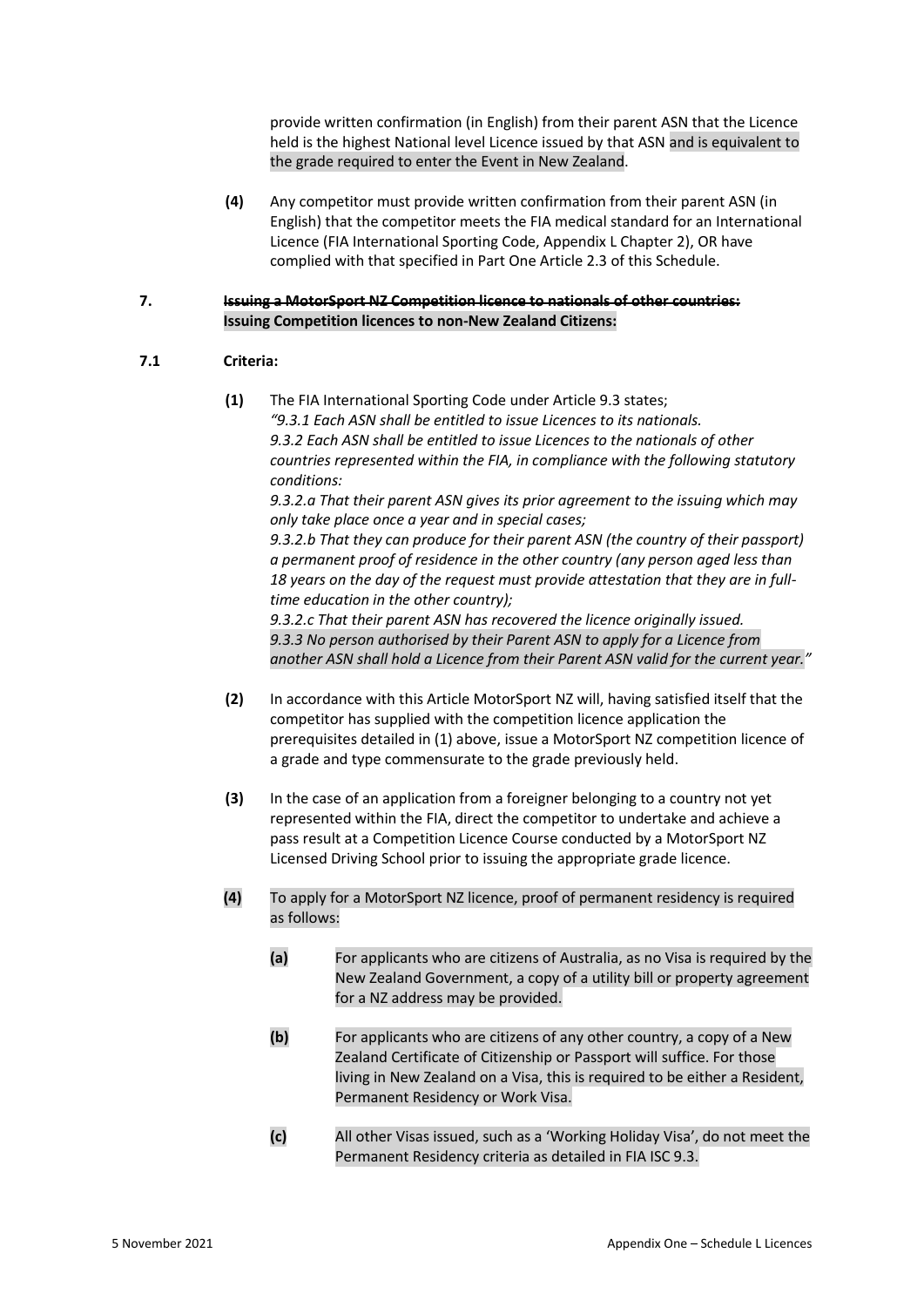#### **7.2 Competitors competing in NZ using a licence from another ASN:**

- **(1)** ClubSport / National Status Events:
	- **(a)** If the licence is issued by Motorsport Australia, the competitor will also require a Trans-Tasman Visa issued by Motorsport Australia.
	- **(b)** All other FIA ASNs: The equivalent of that ASN's Foreign Participation Visa and International Medical Clearance Card is required.
	- **(c)** In all cases, competition in NZ must be of equal or lesser status to the MotorSport NZ Licence requirement for that event.
- **(2)** International Permitted Events: All International Status events require a current International Grade licence with that ASNs equivalent International Medical Clearance Card and International Visa.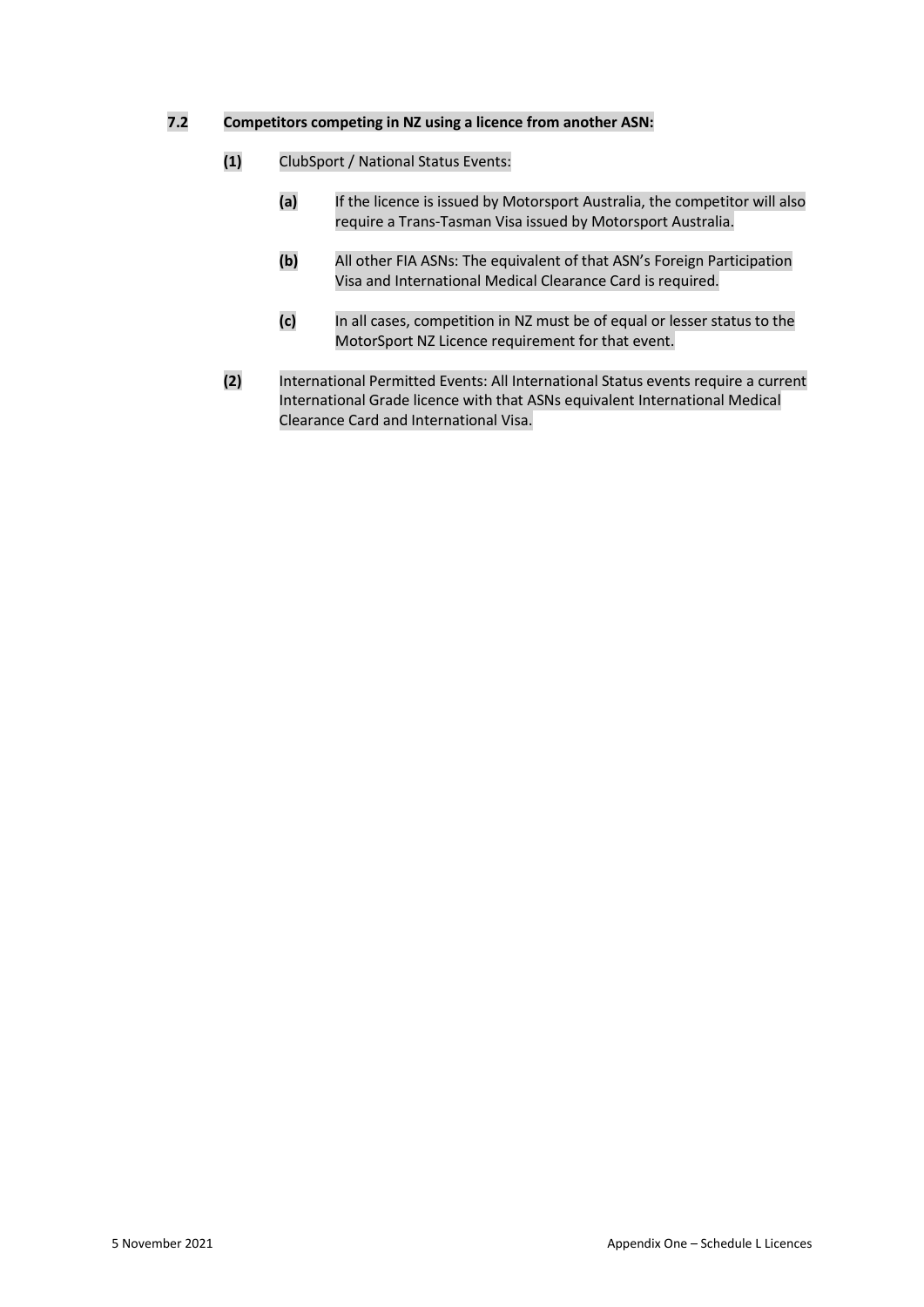### Part Two – Officials' Licences

#### **1. General:**

- **1.1** Part IV of the National Sporting Code governs the issue of all MotorSport NZ officials licences.
- **1.2** This Schedule specifies types, qualifications, experience and training required for any person to hold a Licence.

#### **2. Types of licence:**

- **2.1** MotorSport NZ shall issue licences of the following types:
	- **Steward**
	- Event Director (and Assistant Event Director)
	- Race Director
	- Technical Officer
	- Clerk of the Course (Gold, Silver and Bronze Grades)
	- Competitor Relations Officer
	- Scrutineer ('A' and Standard Categories)
- **2.2 Steward:** MotorSport NZ in accordance with the National Sporting Code shall appoint persons with sound knowledge of the National Sporting Code and its Appendices and Schedules.
	- **(1)** Application for appointment as a Steward is made by obtaining the necessary application form from either the Area Steward or Chief Steward. MotorSport NZ is not bound to accept any application.

**Note:** *It is recommended that the applicant be of at least 25 years of age at the time of nomination.*

- **(2)** Successful applicants shall:
	- **(a)** Maintain current membership of a Member Club, and
	- **(b)** Act at all times while officiating in strict accordance with the National Sporting Code.
- **(3)** Steward's licences shall be issued for a two(2) year term, with a 30 June expiry. Initial licences shall be issued to an appropriate 30 June date. Steward's licences may, at the absolute discretion of MotorSport NZ be renewed for a further term.
- **2.3 Event Director or Race Director:** MotorSport NZ in accordance with the National Sporting Code may from time to time appoint such persons who in its opinion have demonstrated a high level of competence as a Steward or Clerk of the Course.
	- **(1)** Any such appointments may be limited to either an Event or Meeting, the duration of a Series or Event(s) or for a twelve(12) month period, whichever it deems necessary.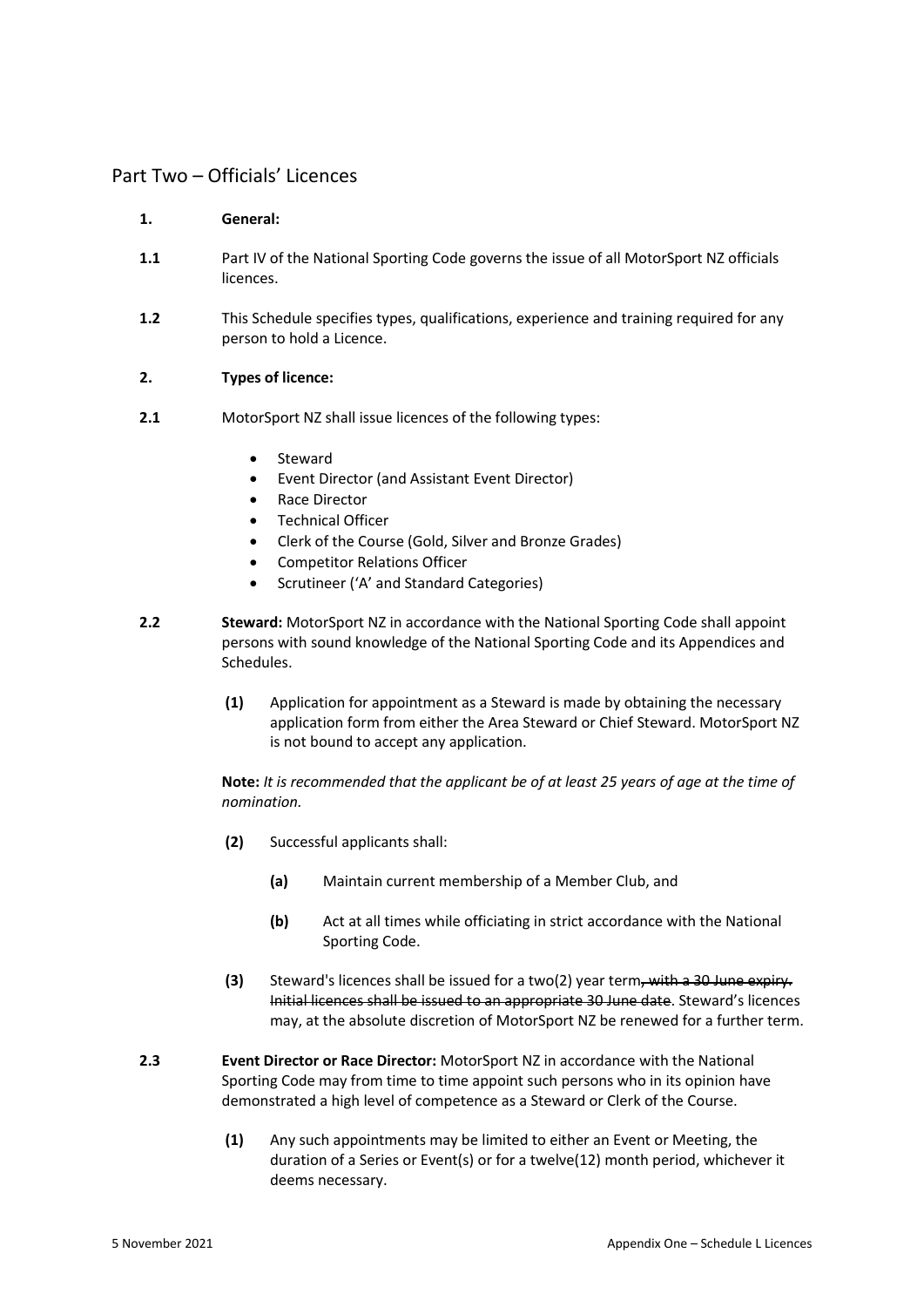- **(2)** Such appointees shall:
	- **(a)** Maintain current membership of a Member Club, and
	- **(b)** Act at all times while officiating in strict accordance with the National Sporting Code.
- **(3)** Where appropriate MotorSport NZ may appoint an assistant who shall act for the whole or any part of the term of appointment of the Event Director and who shall be appointed and bound in the same manner as the Event Director and exercise only those duties delegated by the Event Director or MotorSport NZ.
- **2.4 Technical Officer:** MotorSport NZ in accordance with the National Sporting Code shall appoint persons with sound knowledge of both mechanical engineering and the National Sporting Code.
	- **(1)** MotorSport NZ in accordance with the National Sporting Code has established a Technical Officer licence.
	- **(2) Entry Criteria:** The criteria for initially obtaining a licence are:
		- **(a)** By making application through the MotorSport Online system. MotorSport NZ is not bound to accept any application.
		- **(b)** The applicant shall have:
			- **(i)** Provided details that demonstrate to MotorSport NZ's satisfaction an extensive knowledge of automotive and mechanical engineering, and
			- **(ii)** completed the first three(3) training modules successfully completed the required training provided by MotorSport NZ, and
			- **(iii)** have attended and qualified on a Scrutineer Seminar have previously held a licence as a Scrutineer.
		- **(c)** Successful applicants shall:
			- **(i)** Maintain current membership of a Member Club, and
			- **(ii)** Act at all times while officiating in strict accordance with the National Sporting Code.
		- **(d)** Initial licences will have a two(2) one(1) year validity, issued to an appropriate 30 June date subject to the provisions of Part IV of the National Sporting Code.
	- **(3) Reissue criteria:** The applicant must have attended a Scrutineer Seminar training within the previous two(2) years.
	- **(4)** Technical Officer Licences shall expire:
		- **(a)** be issued biennially with a 30 June expiry annually from date of issue,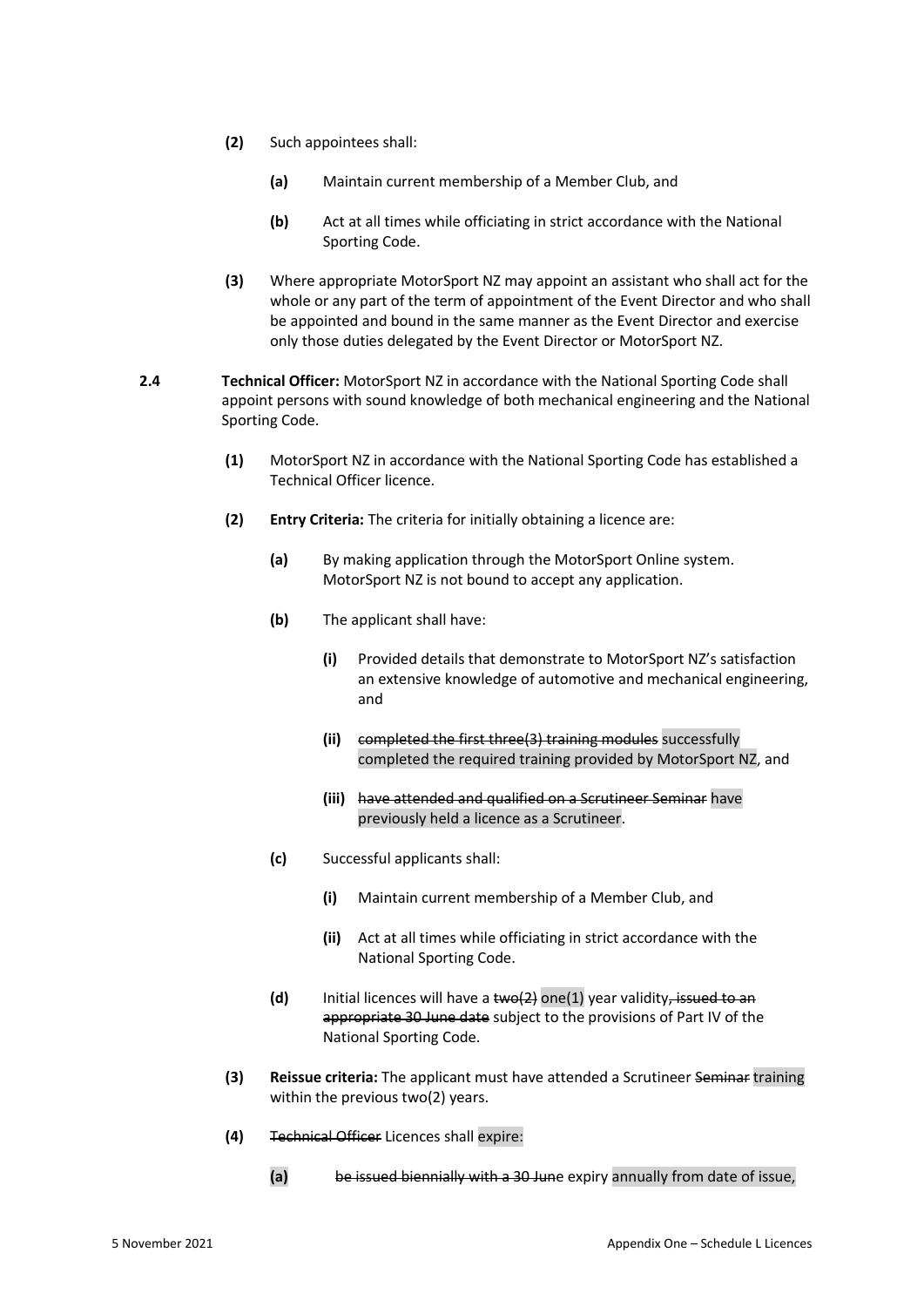and Initial licences shall be issued to an appropriate 30 June date. Technical Officer licence's may,

- **(b)** at the absolute discretion of MotorSport NZ be renewed for a further term.
- **2.5 Clerk of the Course:** MotorSport NZ in accordance with the National Sporting Code shall appoint persons with sound knowledge of the National Sporting Code and its Appendices and Schedules.
	- **(1) Grades:** MotorSport NZ in accordance with the National Sporting Code has established three(3) grades of Clerk of the Course licences:
		- **(a) Bronze Grade:** is the minimum grade required for all ClubSport Advanced events except Rallysprints.

#### **(b) Silver Grade:**

- **(i) Race:** is the minimum grade required for all other National permit Race Meetings or Events.
- **(ii) Rally:** is the minimum grade required for all Rallysprint events and Clubmans status rally events.

#### **(c) Gold Grade:**

- **(i) Race:** is required for all National permit MotorSport NZ Championship and/or Sanctioned Accredited Series Race Meetings or Events plus all Race Meetings or Events held on temporary street circuits.
- **(ii) Rally:** is required for all Rallies.
- **(2) Entry Criteria:** The criteria for initially obtaining a licence are:
	- **(a)** By making application through the MotorSport Online system. MotorSport NZ is not bound to accept any application.
	- **(b) Bronze Grade:** The applicant shall:
		- **(i)** completed the first three(3) training modules be of at least 20 years of age, and
		- **(ii)** have successfully completed the Bronze Grade Clerk of the Course training module 4 have successfully completed the required training provided by MotorSport NZ; and
		- **(iii)** have a proven history of being involved in the organising of MotorSport NZ permitted events within their Club.

**Note:** *The recommended minimum experience for this licence is for the applicant to have officiated or assisted at two(2) Basic status events and one(1) Advanced status event.*

**(c) Silver Grade:** The applicant shall: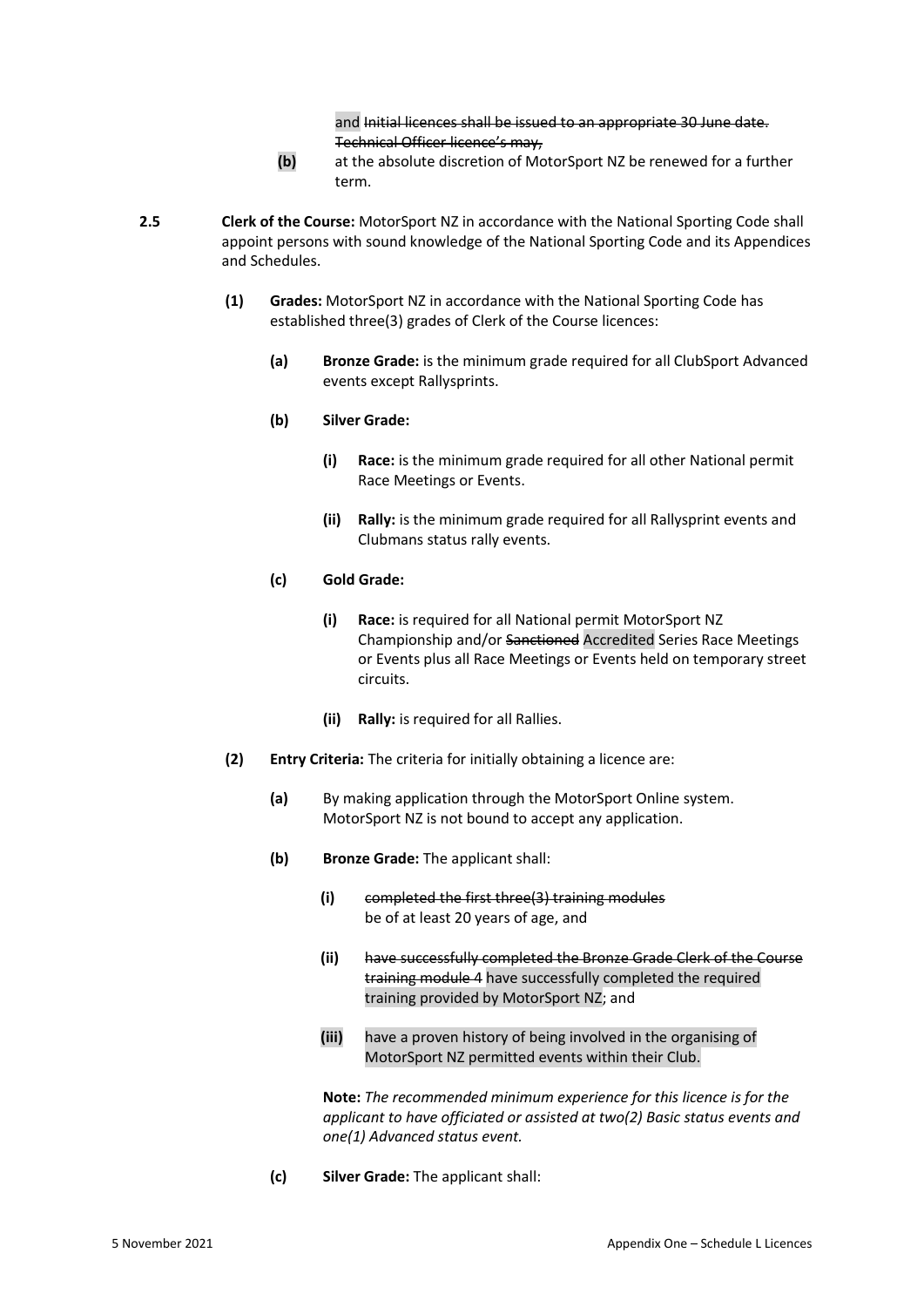- **(i)** completed the first three(3) training modules be of at least 25 years of age and,
- **(ii)** have completed the requisite (Race or Rally) management tasks have successfully completed the required training provided by MotorSport NZ, and
- **(iii)** have successfully completed the Silver Grade Clerk of the Course training module 4.

**Note:** *The recommended minimum experience for this licence is for the applicant to have previously held a Clerk of the Course Bronze licence and officiated for at least two(2) events as (for Race) a race controller, flag marshal or CRO, or (for Rally) a timing crew member, HQ controller or CRO.*

- **(d) Gold Grade:** The applicant shall:
	- **(i)** be of at least 25 years of age, and
	- **(ii)** have previously held a Silver Grade licence for a minimum of two(2) years and acted as;
		- **(a)** Clerk of the Course; or,
		- **(b)** Assistant Clerk of the Course at any two(2) Race Meetings or Events or one(1) Rally within a two(2) year period, and
		- **(c)** Have successfully completed the Gold Grade Clerk of the Course training module 4 required training provided by MotorSport NZ, and
		- **(d)** Be endorsed by the Chief Clerk of the Course.

**Note:** *The recommended minimum experience for this licence is for the applicant to have officiated for at least two(2) events as a Clerk of the Course, one of which must be as either Race Controller or Rally HQ Controller.*

- **(e)** Successful applicants shall:
	- **(i)** Maintain current membership of a Member Club, and
	- **(ii)** Act at all times while officiating in strict accordance with the National Sporting Code.
- **(f)** Initial licences will have two(2) year validity, except for Clerk of the Course Bronze which will have three(3) year validity, subject to the provisions of Part IV of the National Sporting Code.
- **(3) Reissue criteria:** Criteria for maintaining grades of licences are to: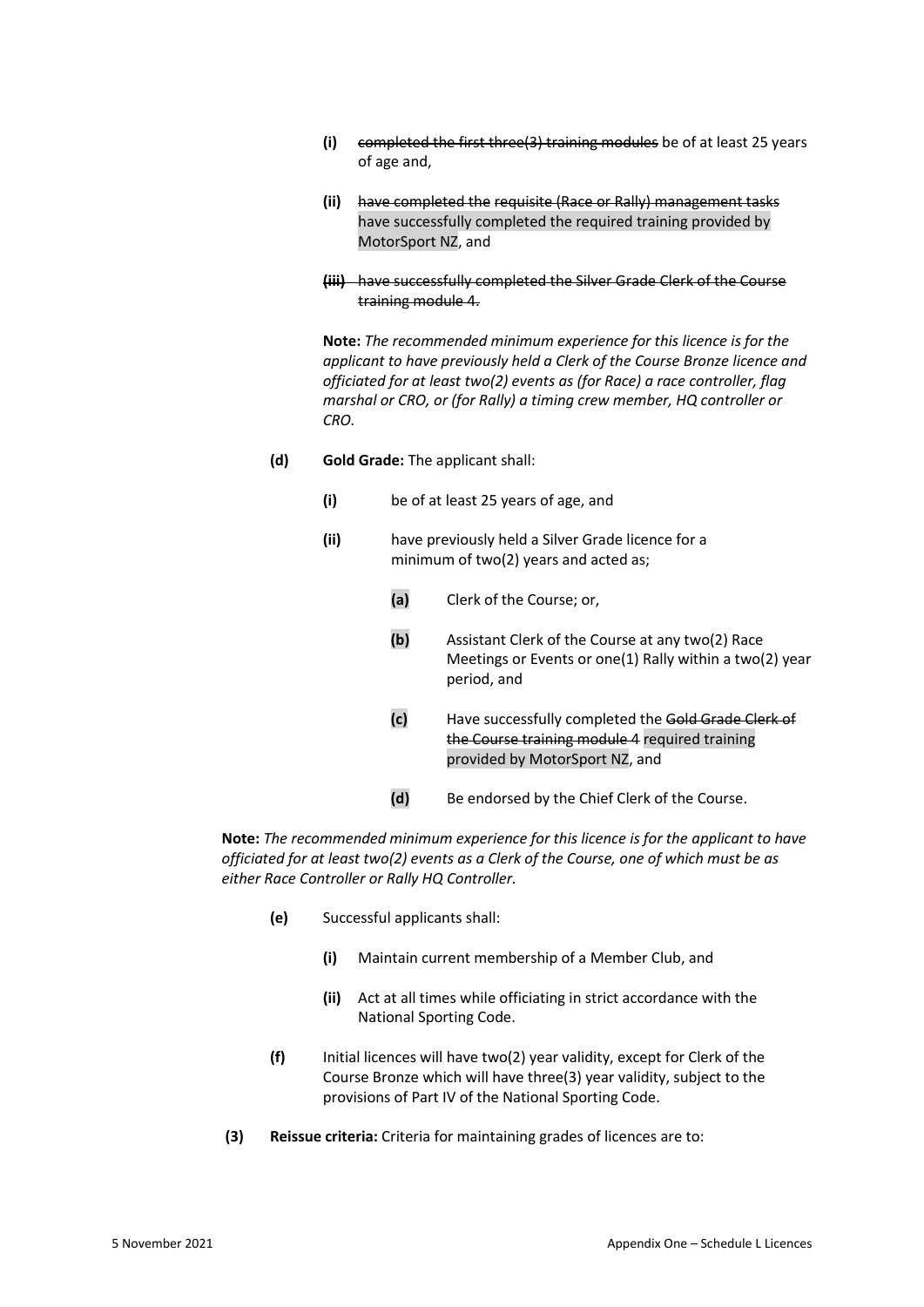- **(a)** Act as either Clerk of the Course or Assistant Clerk of the Course at any two(2) Race Meetings or Events or one(1) Rally within a two(2) year period, or
- **(b)** as a Clerk of the Course for at least three(3) ClubSport Advanced status Events within a three(3) year period, and
- **(b) (c)** Have successfully completed the appropriate level Clerk of the Course training module 4 every two(2) years or a Clerk of the Course Bronze Training module 4 every three(3) years required training provided by MotorSport NZ.
- **(4)** Licences shall expire:
	- **(a)** biennially on the last day of June or triennially from date of issue for Clerk of the Course Gold and Silver, and
	- **(b)** triennially from date of issue for Clerk of the Course Bronze, and
	- **(c)** may at the absolute discretion of MotorSport NZ be renewed for a further term.
- **2.6 Competitor Relations Officer:** MotorSport NZ in accordance with the National Sporting Code may from time to time appoint such persons with sound knowledge of the National Sporting Code and its Appendices and Schedules.
	- **(1)** MotorSport NZ in accordance with the National Sporting Code has established a Competitor Relations Officer licence.
	- **(2) Entry Criteria:** The criteria for initially obtaining a licence are:
		- **(a)** By making application through the MotorSport Online system. MotorSport NZ is not bound to accept any application.
		- **(b)** The applicant shall::
			- **(i)** completed the first three(3) training modules be of at least 20 years of age, and
			- **(ii)** successfully completed the Competitor Relations Officer training module 4 required training provided by MotorSport NZ.
		- **(c)** Successful applicants shall:
			- **(i)** Maintain current membership of a Member Club, and
			- **(ii)** Act at all times while officiating in strict accordance with the National Sporting Code.
		- **(d)** Initial licences will have three(3) year validity issued to an appropriate 30 June date subject to the provisions of Part IV of the National Sporting Code.
	- **(3) Reissue criteria:** The Criteria for maintaining a licence are to: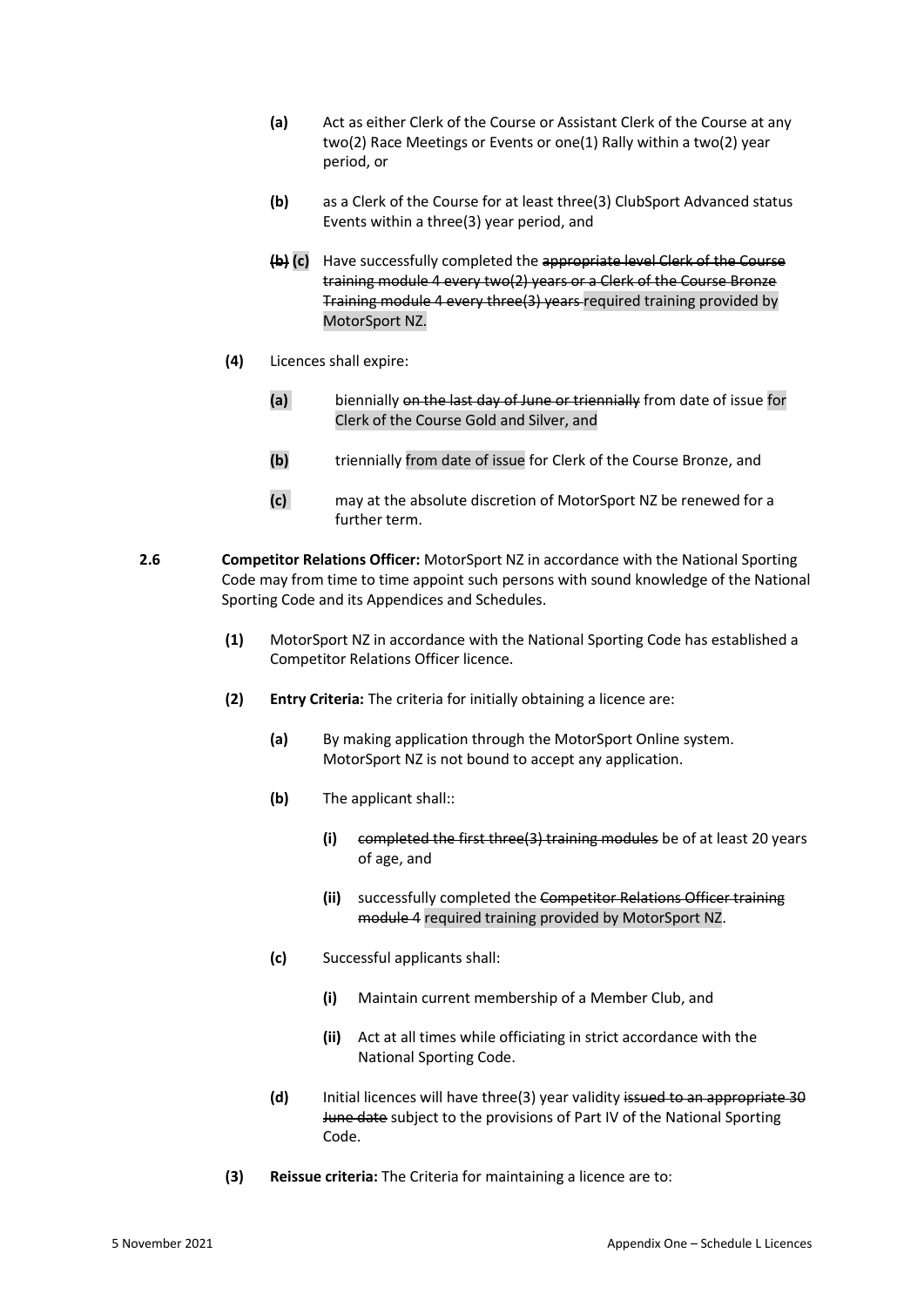- **(a)** Act as Competitor Relations Officer at a MotorSport NZ Championship or Sanctioned Accredited Series Meeting or Event at least on three(3) occasions within a three(3) year period, and
- **(b)** Have successfully completed the Competitor Relations Officer training module 4 required training provided by MotorSport NZ every three(3) years.
- **(4)** Licences shall expire :
	- **(a)** triennially on the last day of June from the date of issue, and
	- **(b)** may at the absolute discretion of MotorSport NZ be renewed for a further term.
- **2.7 Scrutineer:** MotorSport NZ in accordance with the National Sporting Code may from time to time appoint such persons with sound knowledge of the National Sporting Code and Appendix Two Schedule A and where appropriate Appendix Six Schedule AA.
	- **(1)** MotorSport NZ in accordance with the National Sporting Code has established a Scrutineers licence in two(2) categories, 'A' and Standard.
		- **(a) Standard category licence:** Entitles the holder to undertake all of the duties prescribed for a Scrutineer in Part VII of the National Sporting Code.
		- **(b) 'A' category licence:** Entitles the holder to undertake all of the duties prescribed for a Scrutineer in Part VII of the National Sporting Code and to inspect vehicles for the issue and reissue of a MotorSport /LVVTA Authority Card.
	- **(2) Entry Criteria:** The criteria for initially obtaining a licence are:
		- **(a)** By making application through the MotorSport Online system. MotorSport NZ is not bound to accept any application.
		- **(b) Standard Category:** The applicant shall have;
			- **(i)** Provided details that demonstrate to MotorSport NZ's satisfaction of a mechanical aptitude and a sound knowledge of Appendix Two Schedule A, and
			- **(ii)** completed the first three(3) training modules, and successfully completed the required training provided by MotorSport NZ.

**(iii)** Have successfully completed the Scrutineers training module 4.

- **(c) 'A' Category:** The applicant shall have;
	- **(i)** Provided details that demonstrate to MotorSport NZ's satisfaction of an extensive knowledge of automotive and mechanical engineering and a sound knowledge of Appendix Two Schedule A,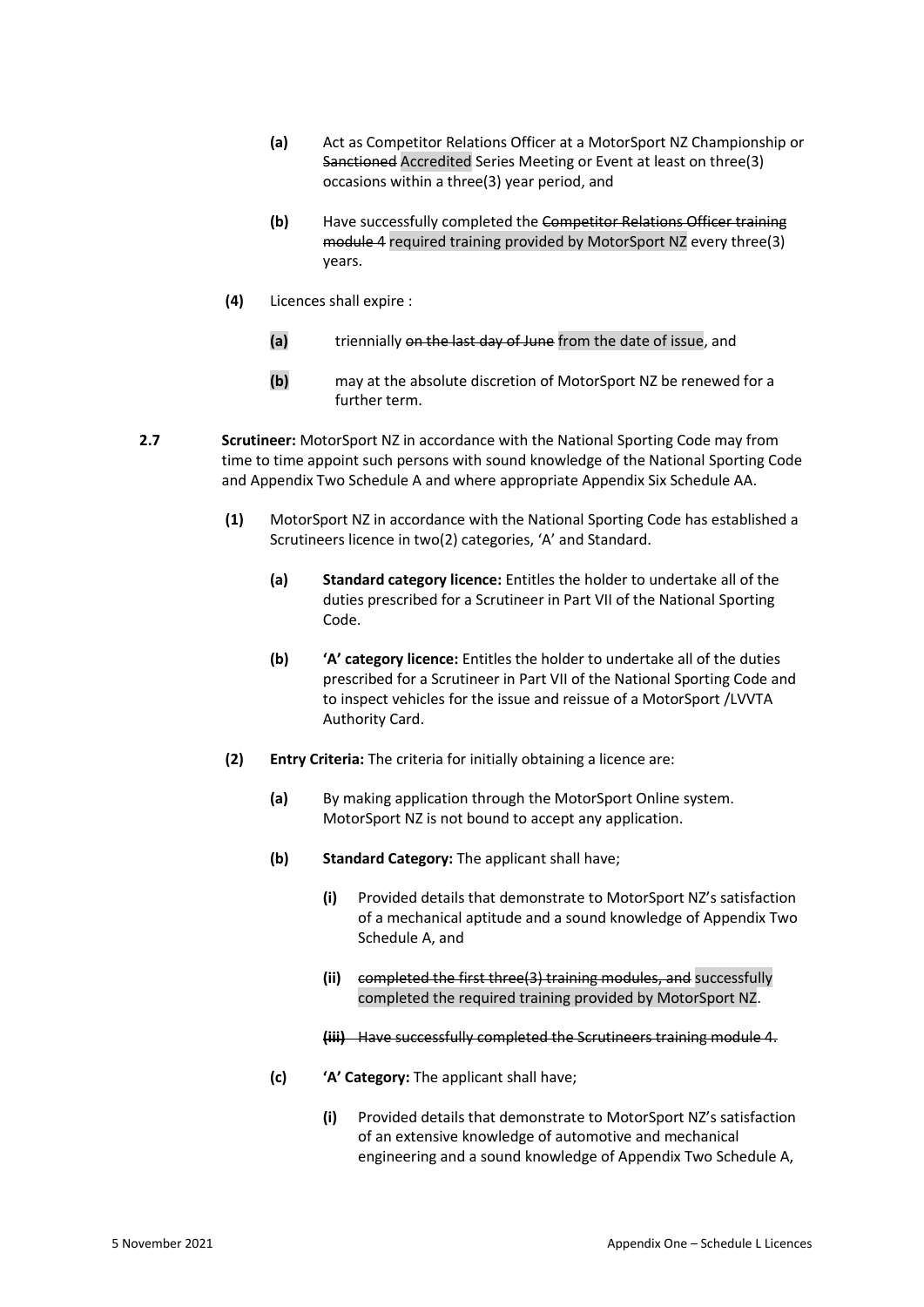plus an understanding of the current NZTA Warrant of Fitness requirements, and

**(ii)** completed the first three(3) training modules, and successfully completed the required training provided by MotorSport NZ.

**(iii)** Have successfully completed the Scrutineers training module 4.

- **(d)** Successful applicants shall:
	- **(i)** Maintain current membership of a Member Club, and
	- **(ii)** Act at all times while officiating in strict accordance with the National Sporting Code.
- **(e)** Initial licences will have two(2) year validity issued to an appropriate 30 June date subject to the provisions of Part IV of the National Sporting Code.
- **(3) Reissue criteria:** The Criteria for maintaining a licence are to:
	- **(a)** Act as Scrutineer at least on four(4) occasions within a two(2) year period, and
	- **(b)** Have successfully completed the Scrutineers training module 4 every two(2) years the required training provided by MotorSport NZ.
- **(4)** Licences shall expire:
	- **(a)** biennially on the last day of June from date of issue, and
	- **(b)** may at the absolute discretion of MotorSport NZ be renewed for a further term.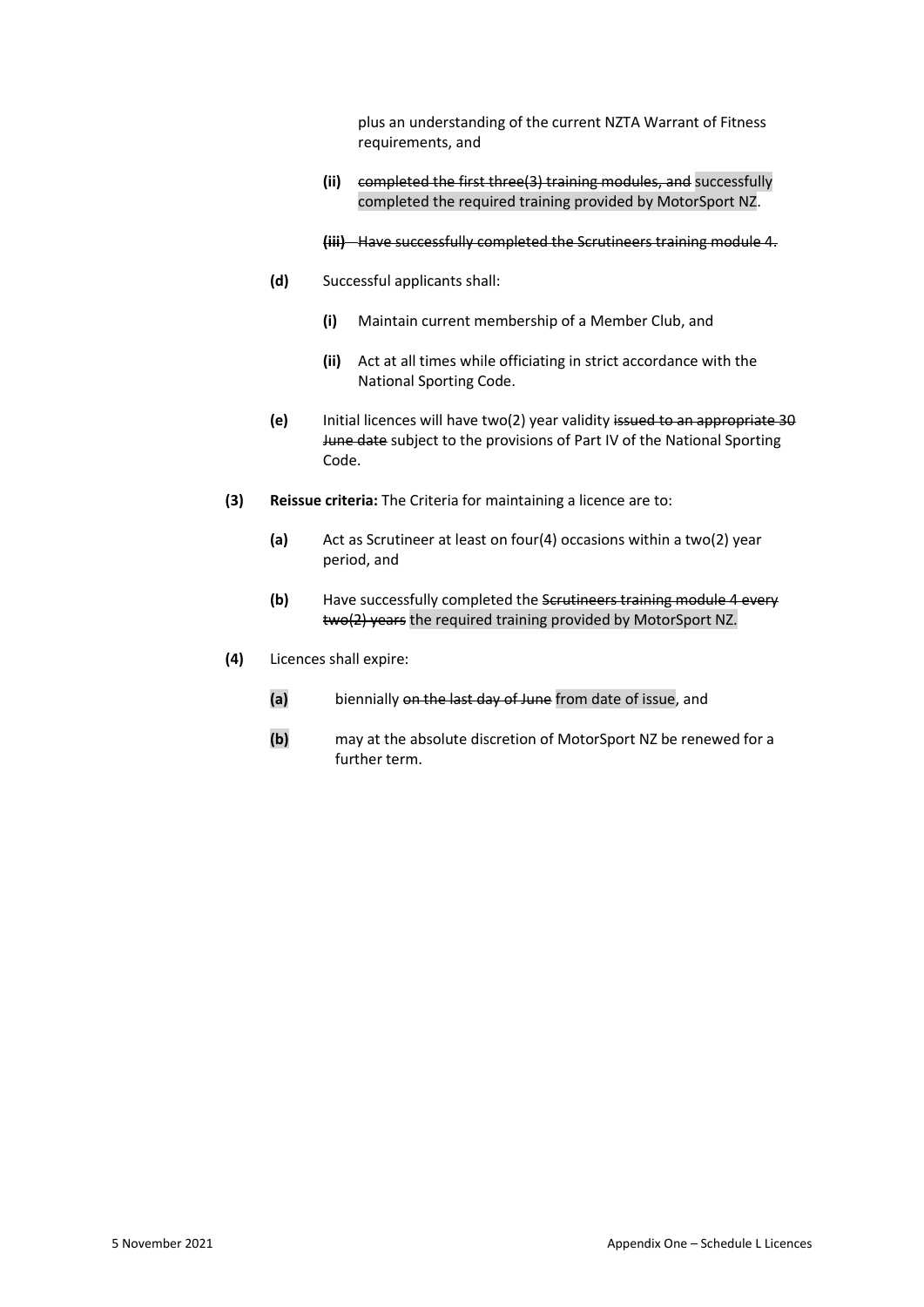# Part Three – Quick Reference to Motorsport NZ Issued Competition Licence Validity and Visas

|                         | Licence Grades              |                                          |                               |   |                                                            |          |          |  |
|-------------------------|-----------------------------|------------------------------------------|-------------------------------|---|------------------------------------------------------------|----------|----------|--|
|                         |                             | M-Grade                                  |                               |   | R-Grade C Grade INT A, B & C Grade INT R Grade INT H Grade |          |          |  |
|                         | <b>ClubSport</b><br>Basic   | Competition Licence may not be required* |                               |   |                                                            |          |          |  |
|                         | Advanced                    | $\times$                                 | $\overline{X}$ $\overline{X}$ |   | $\times$                                                   | $\times$ | $\times$ |  |
|                         | Race<br>National,           |                                          |                               | X | X                                                          |          | X        |  |
| <del>Event Status</del> | International,              |                                          |                               |   | $\times$                                                   |          |          |  |
|                         | <b>INT Historic</b>         |                                          |                               |   | X                                                          |          | X        |  |
|                         | <b>Rallies</b><br>National, |                                          | $\times$                      |   |                                                            | Χ        |          |  |
|                         | International,              |                                          |                               |   |                                                            | $\times$ |          |  |
|                         | <b>INT Historic</b>         |                                          |                               |   |                                                            | Χ        |          |  |

**Legend: X** – *means the licence is suitable for that event status*

*\* refer to Appendix One Schedule L [Article 4.2](https://manual.motorsport.org.nz/index.php/knowledgebase/36-1-6-schedule-l/#l1-4.2) for licence requirements*

| <b>Event</b><br><b>Status</b> | <b>Event Group</b> | <b>Minimum Licence</b><br><b>Grade in NZ</b> | <b>Minimum</b><br>Licence Grade in<br>ΝZ<br>(Junior 12-16yo) | <b>Visa</b><br><b>Requirement</b><br>for competing<br>in Australia | <b>Visa</b><br><b>Requirement</b><br>for competing<br>outside of NZ /<br><b>Australia</b> |
|-------------------------------|--------------------|----------------------------------------------|--------------------------------------------------------------|--------------------------------------------------------------------|-------------------------------------------------------------------------------------------|
| ClubSport                     | <b>Basic</b>       | M*                                           | $M^*$                                                        | Trans-Tasman                                                       | Foreign<br>Participation                                                                  |
|                               | Advanced           | M / Temporary M                              | M                                                            | Trans-Tasman                                                       | Foreign<br>Participation                                                                  |
| Race                          | <b>National</b>    | C1 or C2                                     | C1 or C2                                                     | Trans-Tasman                                                       | Foreign<br>Participation                                                                  |
|                               | International      | <b>INT A or B</b><br>INT C-C**<br>INT D-C    | n/a                                                          | International                                                      | International                                                                             |
| Rally                         | National           | R1 or R2                                     | R1 or R2                                                     | Trans-Tasman                                                       | Foreign<br>Participation                                                                  |
|                               | International      | INT $C-R**$<br><b>INT D-R</b>                | n/a                                                          | International                                                      | International                                                                             |

*\*Competition licence may not be required.*

*\*\* Please refer to Schedule L, Part One for criteria for the issuing of international competition licences.*